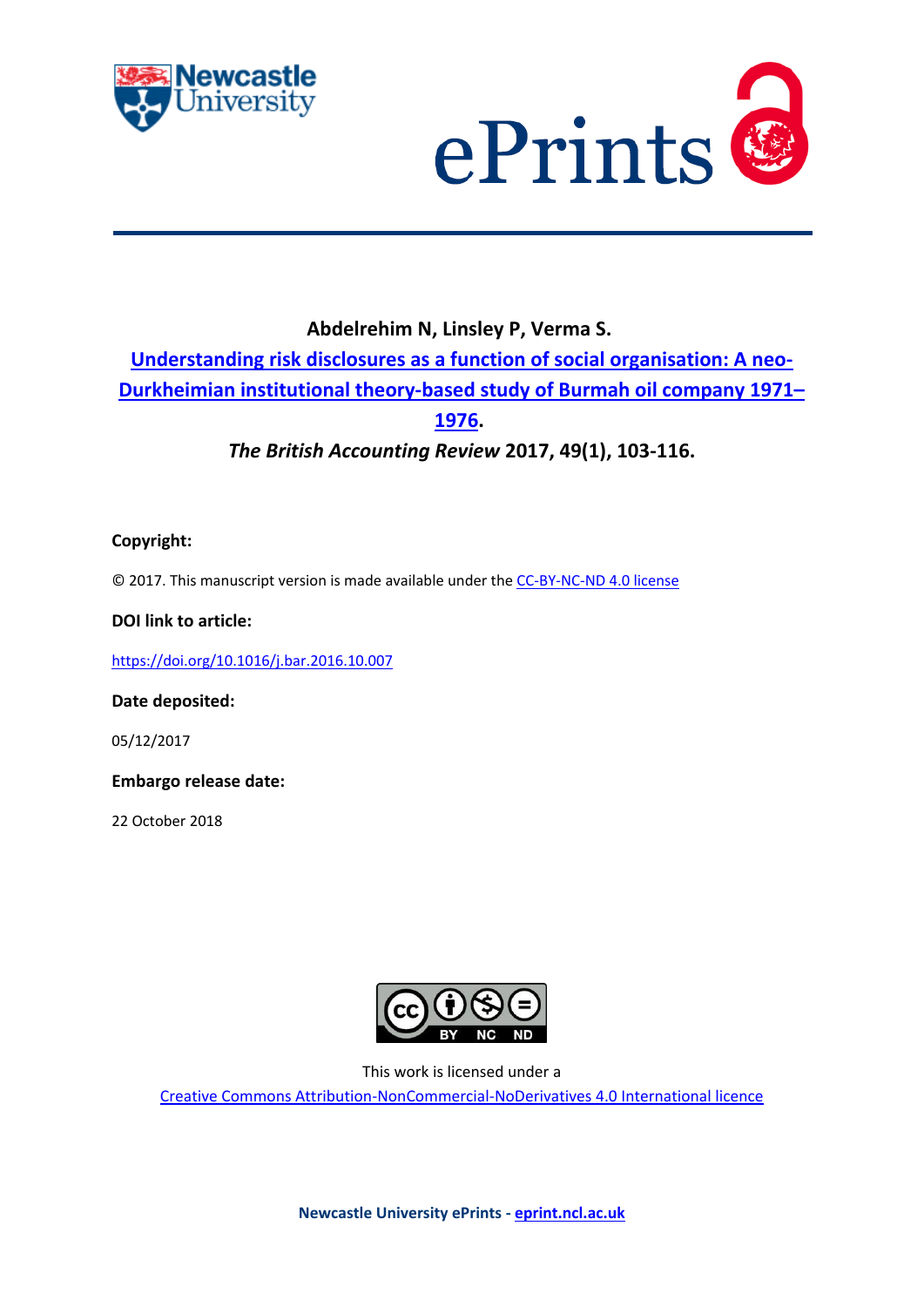**Understanding risk disclosures as a function of social organisation: a neo-Durkheimian institutional theory-based study of Burmah Oil Company 1971-1976**

#### **Abstract**

This paper draws on neo-Durkheimian institutional theory to identify patterns of social relations within the Burmah Oil Company Limited (BOC) in the period 1971-1976 and to assess whether the risk perceptions and the approaches to risk management discussed within the risk disclosures for the BOC annual reports are consistent with the patterns of social relations. Using archival sources the dominant pattern of social relations in the period 1971- 1973 is identified as hierarchical and in the period 1974-1976 as isolate; the change in the pattern of social relations resulting from the BOC tanker fleet crisis in 1974. Significantly, the annual report risk disclosures are found to be consistent with the dominant patterns of social relations. Much prior risk disclosure research has focused on examining the principal characteristics of risk disclosures and testing for associations between volumes of risk disclosures and firm characteristics. This study suggests neo-Durkheimian institutional theory may offer a causally-based explanation for annual report risk disclosures.

**Keywords: Risk disclosure, financial reporting, oil industry, neo-Durkheimian institutional theory**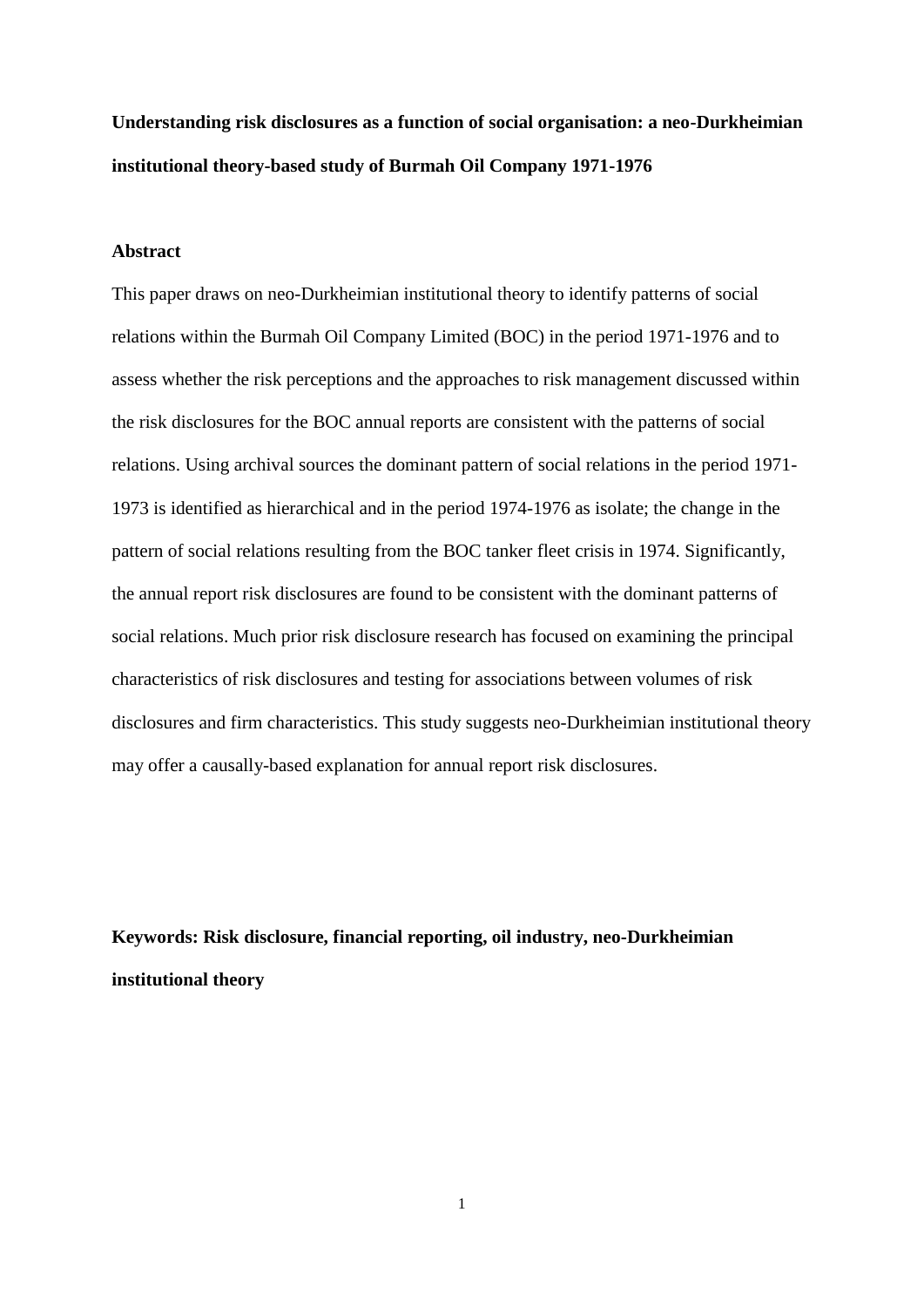#### **Introduction**

Risk management is now considered a fundamentally important activity for the achievement of a company's strategic objectives. Consequently, directors are required to take responsibility for ensuring that a risk management system is "incorporated within the company's normal management and governance processes" (Financial Reporting Council, 2014a, p. 2). Significantly, the function of a risk management system is not limited to supporting directors in better managing the company; the process of managing risk also generates risk information that can then be made publicly available. Disseminating this risk information is considered an equally important responsibility for director as it "ensures that shareholders and other stakeholders are well-informed about the principal risks and prospects of the company" (Financial Reporting Council, 2014a, p. 1).

Investors and other stakeholders need risk information to be able to assess a company's risk profile and to understand how risks are being managed. This enables them to make riskinformed decisions and assists in holding directors to account in respect of the risk implications of strategic decisions. The importance attached to publishing risk information has resulted in many countries requiring companies to provide risk disclosures in their annual reports. For example, in the UK §417 of the Companies Act 2006 stipulates "(t)he business review must contain ... a description of the principal risks and uncertainties facing the company" and provision C.2.1 of the UK Corporate Governance Code states that in the annual report "directors should describe those (principal) risks and explain how they are being managed or mitigated" (Financial Reporting Council, 2014b).

There has also been a growing academic interest in studying risk disclosure. The research to date has largely focused on examining risk disclosures in corporate annual reports in different countries and has been dominated by content analysis-based research methodologies (see, for example, Elshandidy and Neri, 2015). In this paper we explore risk disclosure in a different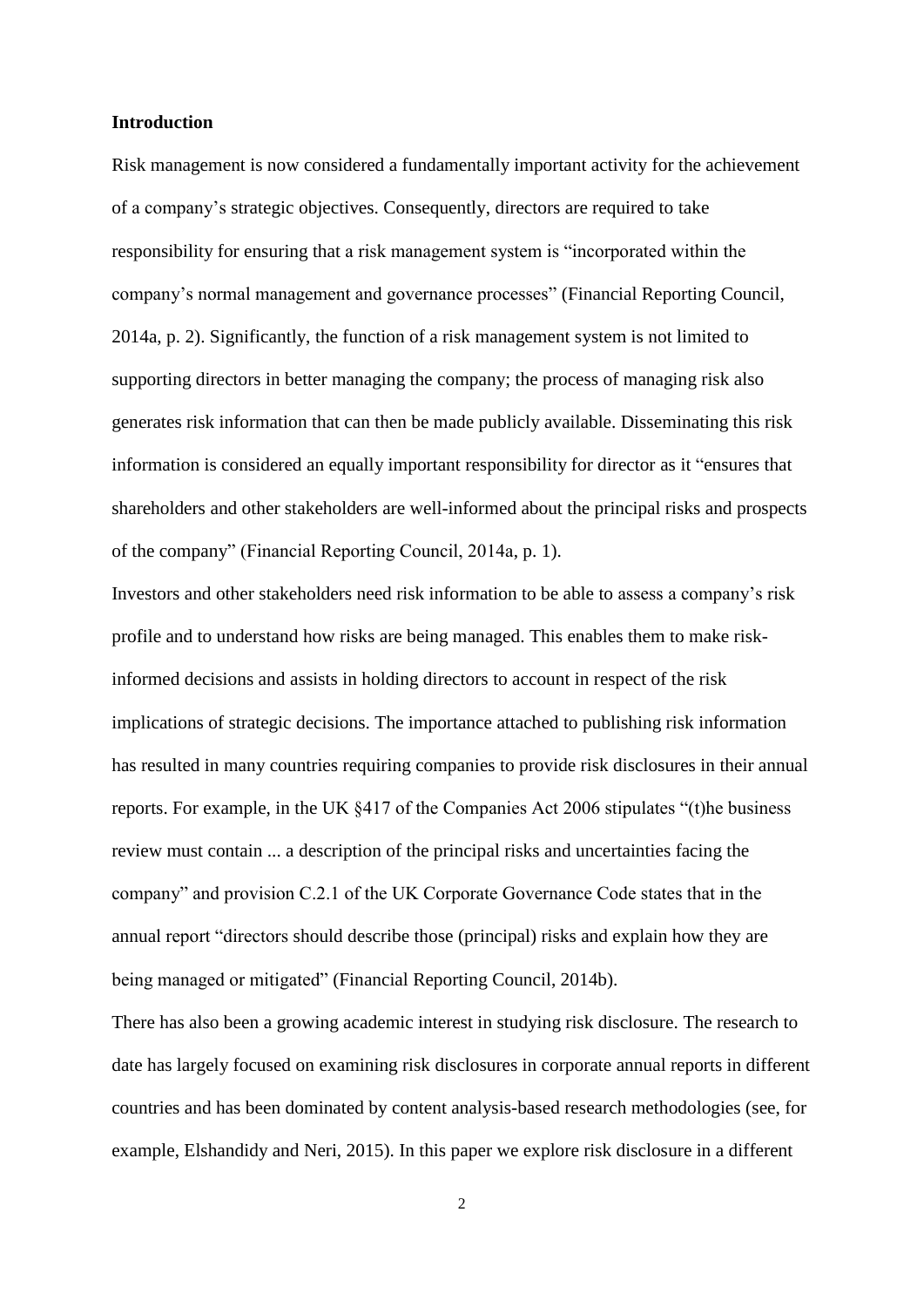manner to prior studies and a detailed literature review is provided in the next section of the paper.

As has been stated risk disclosures should stem from a company's risk management process. This process requires a company to identify those risks they judge to be significant, which will be dependent on the company's perceptions of risk, and then to decide how they wish to manage these risks. This implies that discussions of principal risks and how those risks are managed in a company's annual reports should represent the risk perceptions and attitudes to risk and risk management of the company. One way of understanding risk perceptions and risk attitudes is through the insights of neo-Durkheimian institutional theory as developed by the anthropologist Mary Douglas. In summary, the theory argues that the pattern of social relations in a group or community restricts how decisions are analysed. Social relations place a frame around the group's reading of a problem and affect the solutions the group creates to address a problem through shaping which strategic choices will be seen as feasible. This shaping arises as the pattern of social relations influences aspects such as the time scales over which a group will look ahead, the extent to which the group is willing to fully commit to a strategy, the strength of the connection made between reasoning and objectives, and how risk is viewed (6, 2014a). Further discussion of neo-Durkheimian institutional theory is provided in the third section of the paper.

This paper examines a case company over a period of time and has two principal objectives. The first objective is to identify the pattern(s) of social relations existing within the case company for the period under observation. The second objective is to assess whether the risk perceptions and the approach to risk management identified in the risk disclosures for the annual reports are consistent with the pattern(s) of social relations identified for the case company for the period under observation. If it is possible to trace through from identifying the pattern of social relations to the impact this has on risk perceptions and approaches to risk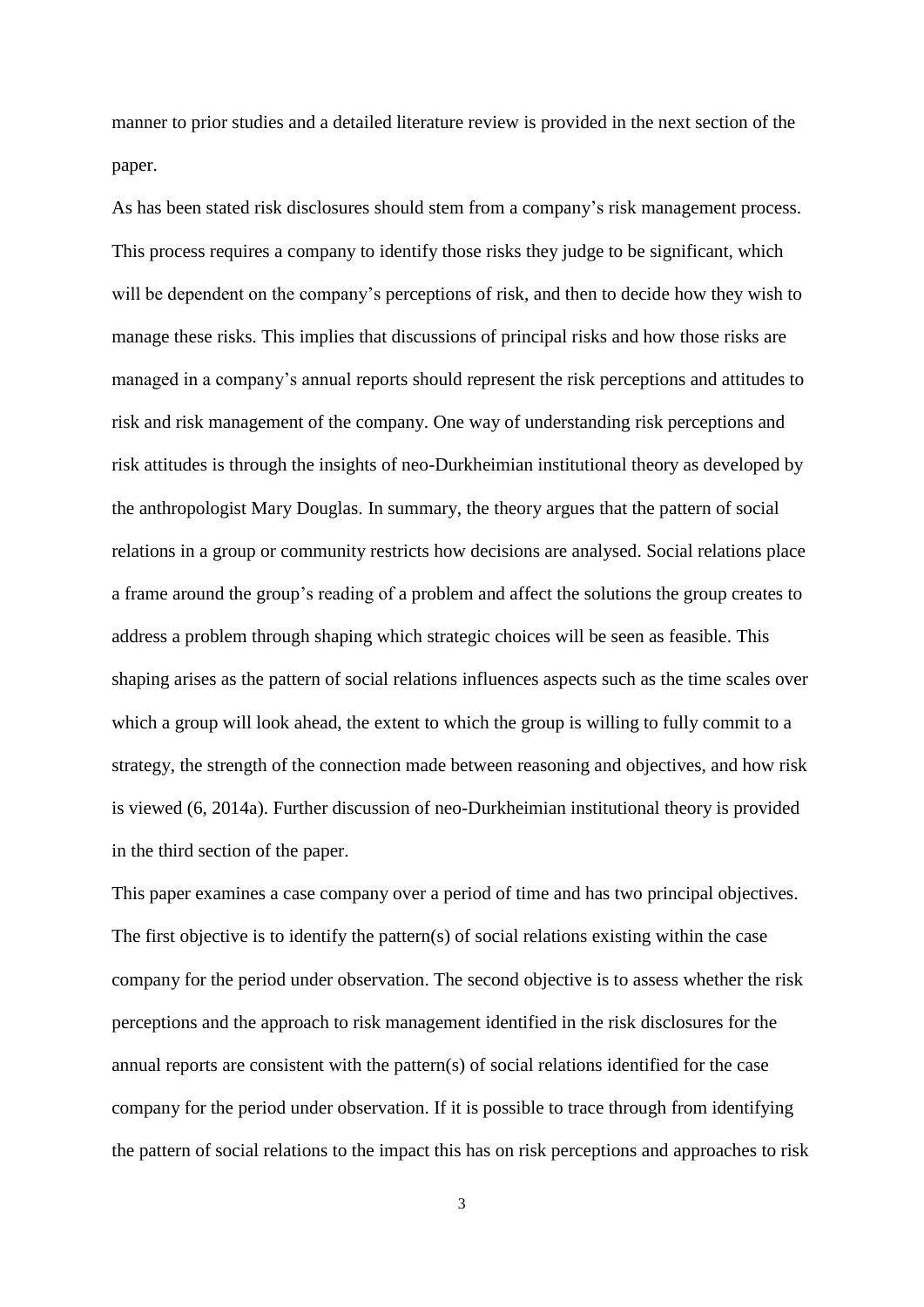management contained within the risk disclosures, then neo-Durkheimian institutional theory may offer a causally-based explanation for annual report risk disclosures.

We apply neo-Durkheimian institutional theory to the case of the Burmah Oil Company Limited (BOC) for the period 1971-1976. BOC has been selected for study as it faced an oil tanker fleet crisis and was subject to a financial bailout by the UK government in 1974 which caused significant disruption to the organisation. Therefore, this allows us to explore whether the disruption in 1974 led to a change in the pattern of social relations and, if so, whether the risk disclosures reflected this change in social relations as predicted by neo-Durkheimian institutional theory. This makes BOC an interesting and appropriate case for study, permitting analysis of changes in social relations and the impact this has on risk disclosures in the annual reports. Furthermore, the BOC archives are substantial and contain documents which facilitate the identification of patterns of social relations within the company.

The paper seeks to extend risk disclosure research in the following ways. First, we seek to understand risk disclosures by applying a theory that derives from social anthropology and can potentially provide a causal explanation for annual report risk disclosures. Both sociology and anthropology have examined the topic of risk extensively (examples being the works of Ulrich Beck and Niklas Luhmann) and yet prior risk disclosure studies have not sought to ascertain if the risk ideas in these two fields can be employed to understand aspects of risk disclosure. Second, by drawing on the BOC archive our study goes beyond solely focusing on examining the risk disclosures in the annual report and draws on other sources to seek to understand why risk disclosures exist as they are. Third, we adopt an alternative methodology to content analysis which facilitates analysing the specific subject matter of the risk disclosures.

The rest of the paper is organised as follows. In the next section we review prior risk disclosure studies. Neo-Durkheimian institutional theory is then detailed and discussed. The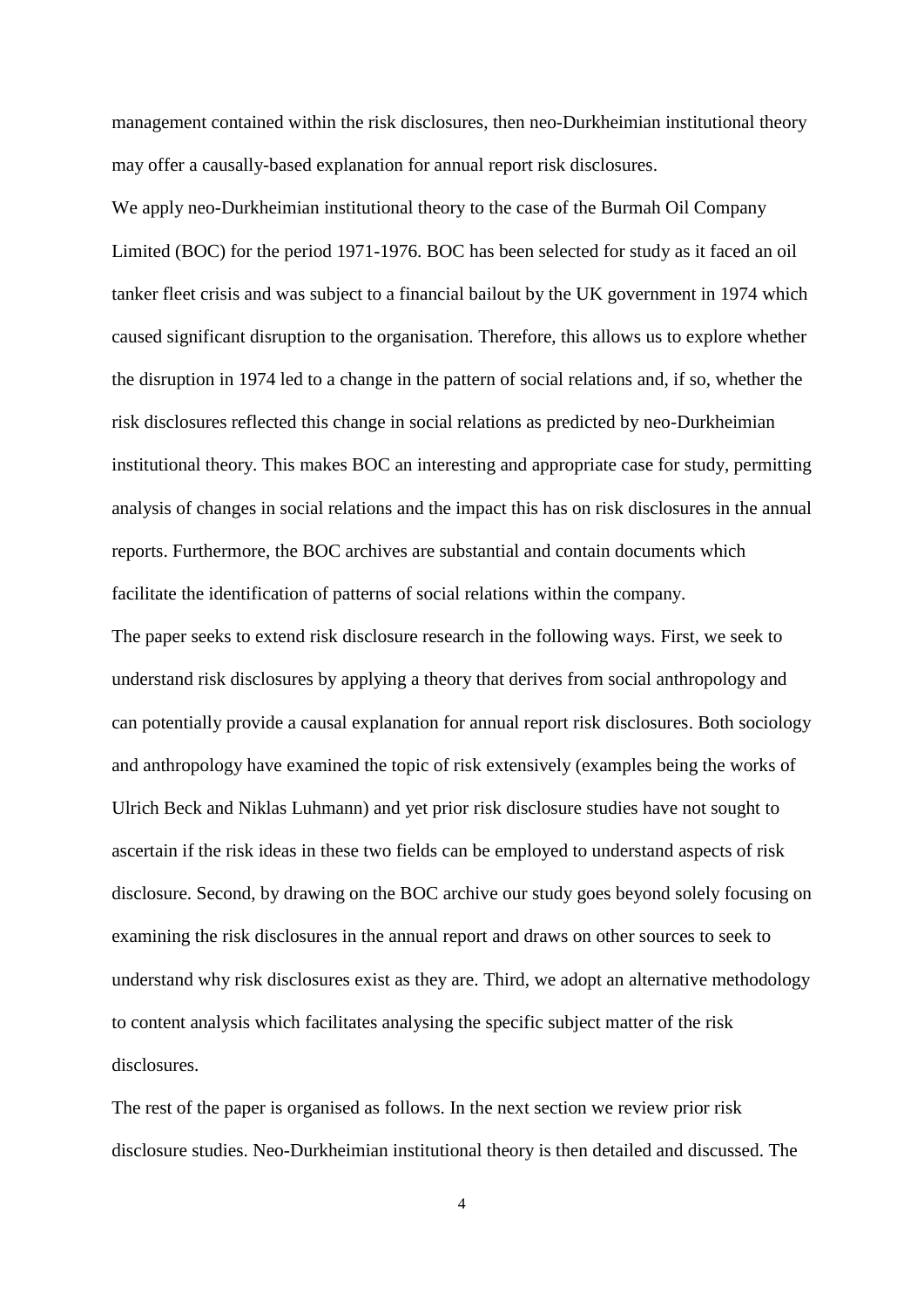methodology is outlined next, and followed a summary of the case company. The analysis and discussion of BOC in the period 1971-1976 is then presented, followed by the conclusion.

#### **Prior risk disclosure studies**

Abraham and Shrives (2014) assert that risk disclosure as a research topic is "still very much in its infancy" (p. 91); however, this statement requires clarification as academics have recognised that risk disclosure is of importance and there is a growing body of literature examining risk disclosure in different settings.

Thus, previous studies have examined financial firms (see, for example, Maffei, Aria, Fiondella, Spano and Zagaria, 2014), non-financial firms (see, for example, Oliveira, Rodrigues and Craig, 2011), and government owned enterprises (see, for example, Allini, Manes Rossi and Macchioni, 2014). Risk disclosure practices across a range of countries have been investigated including, for example, studies of companies in Italy, USA, UK, Finland, Netherlands, and Egypt (see respectively, for example, Beretta and Bozzolan, 2004; Campbell, Chen, Dhliwal, Lu and Steele, 2014; Elshandidy, Fraser and Hussainey, 2013 Miihkinen, 2013; Mokhtar and Mellett, 2013) and there have been comparative cross-country studies (see, for example, Dobler, Lajili and Zeghal., 2011; Barakat and Hussainey, 2013; Elshandidy and Neri, 2015). Studies have examined risk disclosures in their entirety (see, for example, Linsley and Shrives, 2006) and other studies have focused on subsets of risk disclosures including operational risk and market risk disclosures (see, for example, Lajili. Dobler and Zeghal, 2012; Dueumes and Knechel, 2008; Al-Hadi, Hasan, and Habib, 2016). Whilst the annual report has been the main focus for the majority of studies there have been investigations of other publications that contain risk information such as interim reports (see, for example, Elzahar and Hussainey, 2012) and prospectuses (see, for example, Deumes,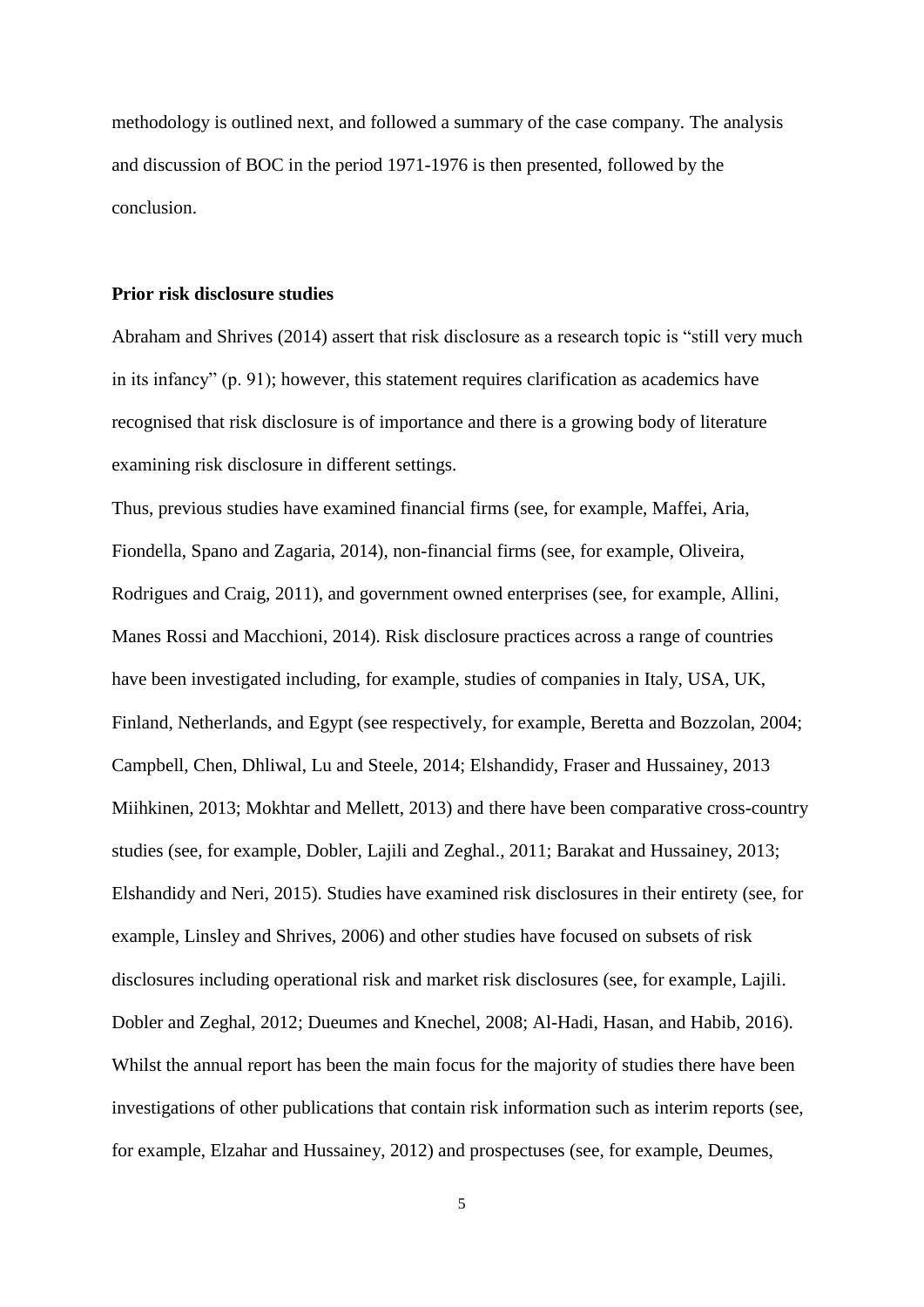2008). A small number of papers have adopted a wholly theoretical approach to researching risk disclosures (see, for example, Jorgensen and Kirschenheiter, 2003; Dobler, 2008) in comparison to papers that have sought to examine how external events such as the implementation of a risk disclosure-based accounting standard and the global financial crisis of 2007-8 have impacted on risk disclosures provided by companies (see respectively, Miihkinen, 2012; Ntim, Lindop and Thomas, 2013).

The sense in which it is appropriate to argue that risk disclosure research is "still very much in its infancy" is that for much of the prior empirical research content analysis has been the dominant research methodology and this content analysis has been both manual (see, for example, Bowman, 1984; Abraham and Cox, 2007) and computer-based (see, for example, Kravet and Muslu, 2013; Elshandidy, Fraser and Hussainey, 2015). Further, the aims of much of this prior research has been to gather insights into the principal characteristics of risk disclosures or, through regression analysis-based hypothesis testing, to examine for associations between volumes of risk disclosures and corporate governance characteristics such as board composition (see, for example, Maffei et al., 2013; Elshandidy et al., 2013; Khlif and Hussainey, 2016).

The main purpose of research examining the principal characteristics of risk disclosures has been to identify the potential usefulness of annual report risk disclosures by identifying risk sentences and coding these to ascertain the relative proportions of sentences that are, for example, quantified or unquantified, forward looking or backward looking, and if they explain specific risk management actions or merely describe risk management policy. In summary, the research to date finds it is atypical for risks to be quantified or for forwardlooking risk disclosures to be provided (Beretta and Bozzolan, 2004; Linsley and Shrives, 2006; Linsley, Shrives and Crumpton, 2006; Abraham and Cox (2007); Dobler et al., 2011). Linsley and Shrives (2006) also find that a significant proportion of the risk disclosure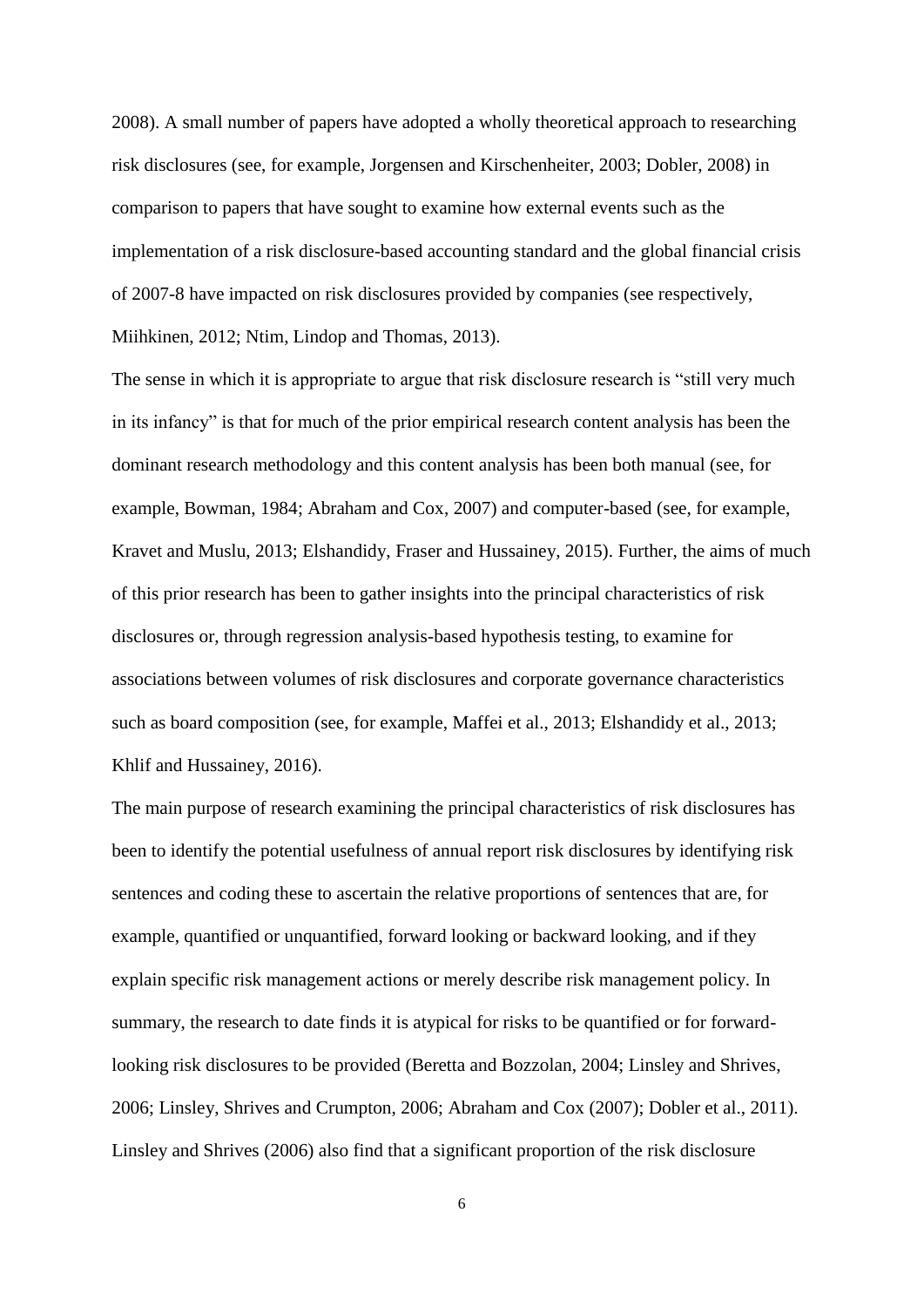sentences are explanations of risk management policies rather than discussions of specific risks. The suggestion is that risk sentences are of greater use to the reader if they are quantified, forward looking or explain specific actions taken to manage specific risks and, therefore, the common conclusion drawn in this prior research is that companies need to improve the quality of their risk disclosures.

It is more difficult to compare the results of those studies that are regression analysis-based hypothesis tests examining for associations between volumes of risk disclosures and corporate governance characteristics. This is because they are set in different contexts and test different characteristics. For example, Barakat and Hussainey (2013) examine for relationships between operational risk disclosures and corporate governance characteristics and aspects of banking regulation for a sample of EU banks, whilst Al-Hadi et al. (2016) examine for relationships between market risk disclosures and bank risk committee characteristics for financial firms from Gulf Cooperation Council countries. What is evident is that there are a number of aspects of risk disclosure that could be usefully examined, but that these prior studies have not considered. First, the content analysis approach adopted by many prior studies means that the specific and detailed subject matter of the risk disclosures has not been analysed. Second, whilst these prior studies analyse the risk disclosures in the annual report or other disclosure document under consideration, there is no scrutiny of other information sources that might provide an understanding of the risk disclosures. Third, prior risk disclosure research has largely relied upon theories that have originated in economics and management such as agency theory, stakeholder theory, legitimacy theory and resource-dependence theory (see, for example, Allini, Manes Rossi and Hussainey, 2016; Ntim et al., 2013) and there has not been adoption of other theories that might be better able to assess why a particular set of risk disclosures has been provided by the company.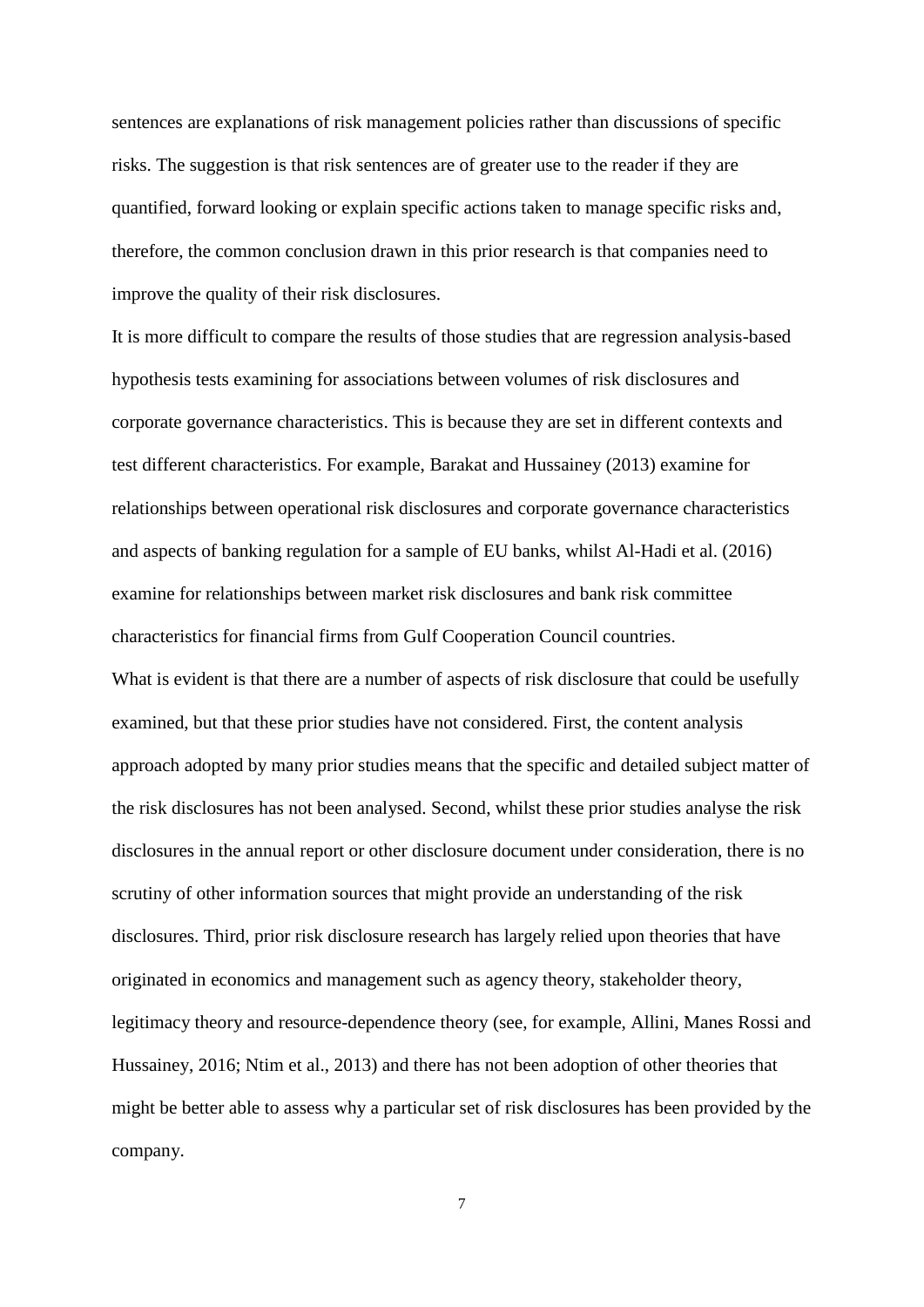As outlined in the introduction, this study seeks to address these gaps in the following ways. First, content analysis is not adopted; rather, the specific subject matter of the risk disclosures in the BOC annual reports is examined in the manner described in the methodology section. Second, in addition to examining the annual report risk disclosures the BOC archive is drawn on to aid in understanding why the risk disclosures are as they are. The wide range of documents available in the BOC archive and the use to which they are put are also described in the methodology section. Third, neo-Durkheimian theory has been adopted as it provides an opportunity for ascertaining whether it is possible to track through from patterns of social relations to risk perceptions and attitudes to risk management, and then through to risk disclosures. The theories adopted to date are unable to offer a causal explanation of risk disclosures in this manner. Hence, it is in these ways that the paper is distinct from prior studies and is looking to develop risk disclosure research in a new direction.

#### **Neo-Durkheimian institutional theory**

Mary Douglas developed the ideas that now form neo-Durkheimian institutional theory over an extensive period (see, for example, Douglas 1970, 1978, 1986, 1987, 1989, 1990, 1994, 1995, 2003, 2004; Douglas and Wildavsky, 1982). At the core of the theory is the proposition that as social beings we comprehend the world by reference to our relations with others and, hence, we need to be concerned with understanding social relations. To be more precise, social relations are of fundamental importance because they shape how we evaluate decisions, how we interpret problems and what preferences we have when selecting solutions. In neo-Durkheimian institutional theory such shaping is often described by referring to social relations as impacting on *thought styles*.

Douglas seeks to explain the significance of institutions in this context and she clarifies that "(t)o institute is to establish order ... An institution is specifically an ordering of social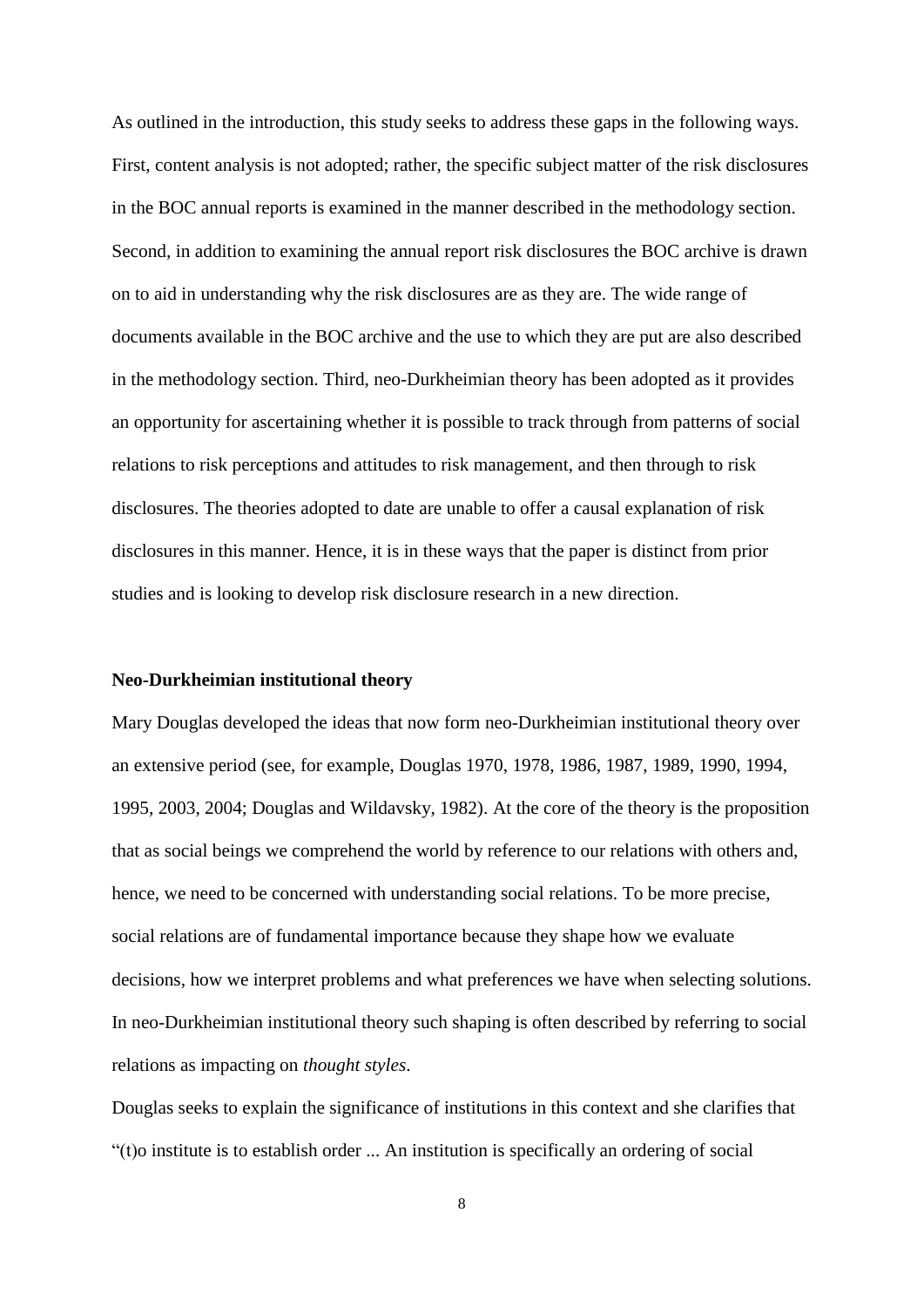relationships into regular patterns" (Douglas, 2008, p. 9). It is a key concern of Douglas to establish that the ordering associated with institutions is far more systematic than might be presumed (see, for example, Douglas, 1989). Hence, Douglas argues there are a limited number of basic patterns of social relations (see, for example, Douglas, 2003) and asserts the diversity is limited to four basic (or elementary) forms. These are substantiated as the viable forms of institution (see, for example, Thompson and Ellis, 1997) and there is a propensity for any institution to revert to one of these four forms as they have a comparative permanence and are observed to consistently recur (Douglas, 1978).

The framework which sets out these four basic forms is based on the two dimensions of grid and group. The grid and group dimensions derive from Durkheim's classifications of social regulation and social integration. Significantly, Douglas does not treat these two dimensions as separate but "cross-tabulated them and focused … on the forms found in the interstices (6, 2011, p. 64). The result is that the two dimensions combine in weak and strong (or low and high) states to create the matrix of four basic forms; isolate, enclave, hierarchy, and individualist (figure 1). The four basic forms are often referred to as solidarities and the names attached to each of the four solidarities have altered over the years as Douglas attempted to ensure they would not mislead (see, for example, Douglas, 1999).

#### **Figure 1 about here**

Social integration (the group dimension) concerns the extent to which an individual is committed to other members of an organisation or group. If an individual has a high degree of loyalty or commitment to other members in their community this signifies 'high group'; conversely, if individuals are more focused on achieving their own goals than the group's goals this represents a 'low group' form of organisation (Douglas, 1978). Social regulation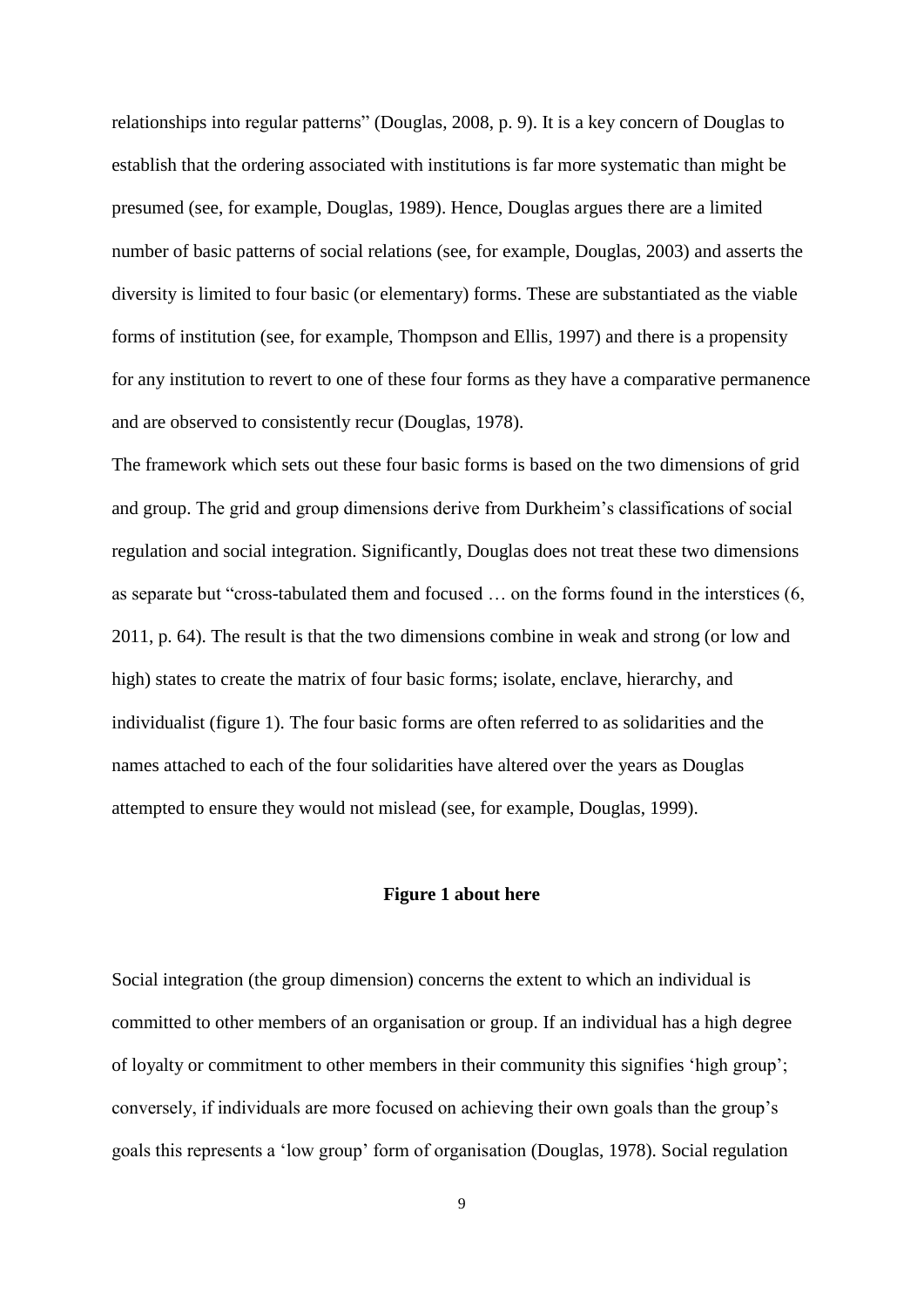(the grid dimension) relates to the degree of freedom individuals have in respect of being able to self-select social roles. If there is relative freedom to select social roles then this constitutes a low grid society; conversely, if there are restrictions (or regulations) upon the social roles one can choose and prescriptions regarding social interactions this represents a high grid society. Hence, the grid dimension is concerned with issues of role "(a)utonomy, ambiguity, (and) negotiation" (Douglas, 1989, p.173). Thus, in summary, social integration and social regulation respectively concern the extent to which "practices, positions, and relations are specified by strong or weak accountability to bonds and memberships, and by strong or weak accountability to constraint, imperative, prescription, (and) roles" (6, 2014a, p. 89). Hierarchical ordering (high group and high grid) denotes that individuals are strongly bound to one another and regulation of roles is strong. This implies clear role demarcation occurs. Distinguishing roles from one another assists in defining statuses; in addition, deference is shown to those in authority (Douglas, 2004). Traditions are valued and respected, and rules are deemed important as they maintain order. The actions and operations of a hierarchical group or organisation are co-ordinated as there are shared aims and common goals. There is a strong sense of "common membership in a community, albeit among unequals" (6, 2014a, p. 90) and a high degree of loyalty to the group. Outsiders are viewed with some distrust as they are external to the group. In this form of ordering styles of thought are such that planning horizons are over the long-term as hierarchical institutions perceive a permanence and continuity from the past through to the future. There is an underlying assumption that the hierarchical form of social relations can be expected to persist into the future and because they are comfortable looking ahead over the long-term they are willing to engage in longterm commitments.

For hierarchical institutions the approach to risk (that is, the thought style regarding risk) is not to be risk-averse; rather, a careful balance is sought between risk and reward. When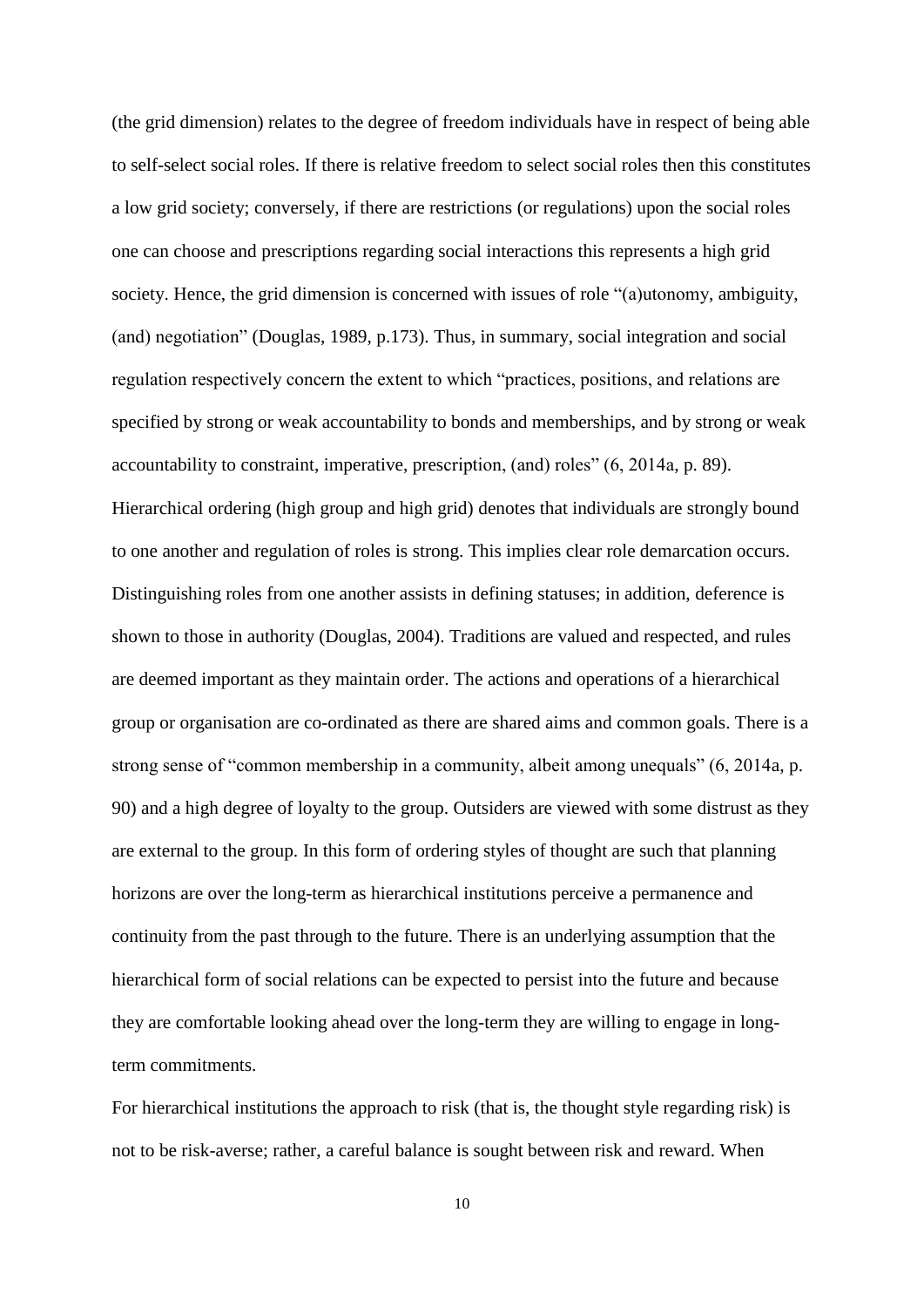making decisions under uncertainty the approach is to carefully consider the risk implications of the venture. Expertise is drawn on to assess if the potential rewards are worth pursuing and if they assist in diversifying overall risk. There is a thorough approach to the appraisal of the potential risks and careful deliberations on the venture under consideration. Further, plans or procedures will be put in place to manage potential risks associated with any commitments taken on. Hence, under this form of social organisation there is strong belief in expert knowledge and if risk assessments are undertaken with care then faith is placed in them. The extensive prescriptions just described for hierarchical ordering do not apply to an individualistic institution as there is weak social integration (low grid) and weak social regulation (low group). This permits individuals to collaborate with whoever they wish and the preference is for self-regulation. Douglas perceives this as a demanding form of social organisation in the sense that it "sanctions individual competition" (Douglas, 2004, p. 291) and individuals "are expected to go forth entrepreneurially" (Douglas, 2003, p. 1358). There is little help available if an individual fails as they cannot appeal to others for assistance. Consequently, controlling resources is potentially important as it determines power (6, 2011). Styles of thought in the context of this pattern of social ordering are such that the planning horizon is over the short to medium term. There is a tendency not to look forward to the long term as individualists are motivated to "take profits and exit before the worst happens" (6, 2011, p. 91). Further, the past is not seen as a suitable guide to the future. The attitude to risk if the ordering is individualist is a willingness to accept risk if the profit potential is sufficiently attractive. That is, there is an erring toward placing profit considerations before risk considerations. There would not need to be the same justifications regarding risk diversification compared to the hierarchical ordering and nor would such careful deliberations be needed. This is not to suggest there is a naivety under individualist ordering. There is not a presumption the envisaged profits will always be acquired and there is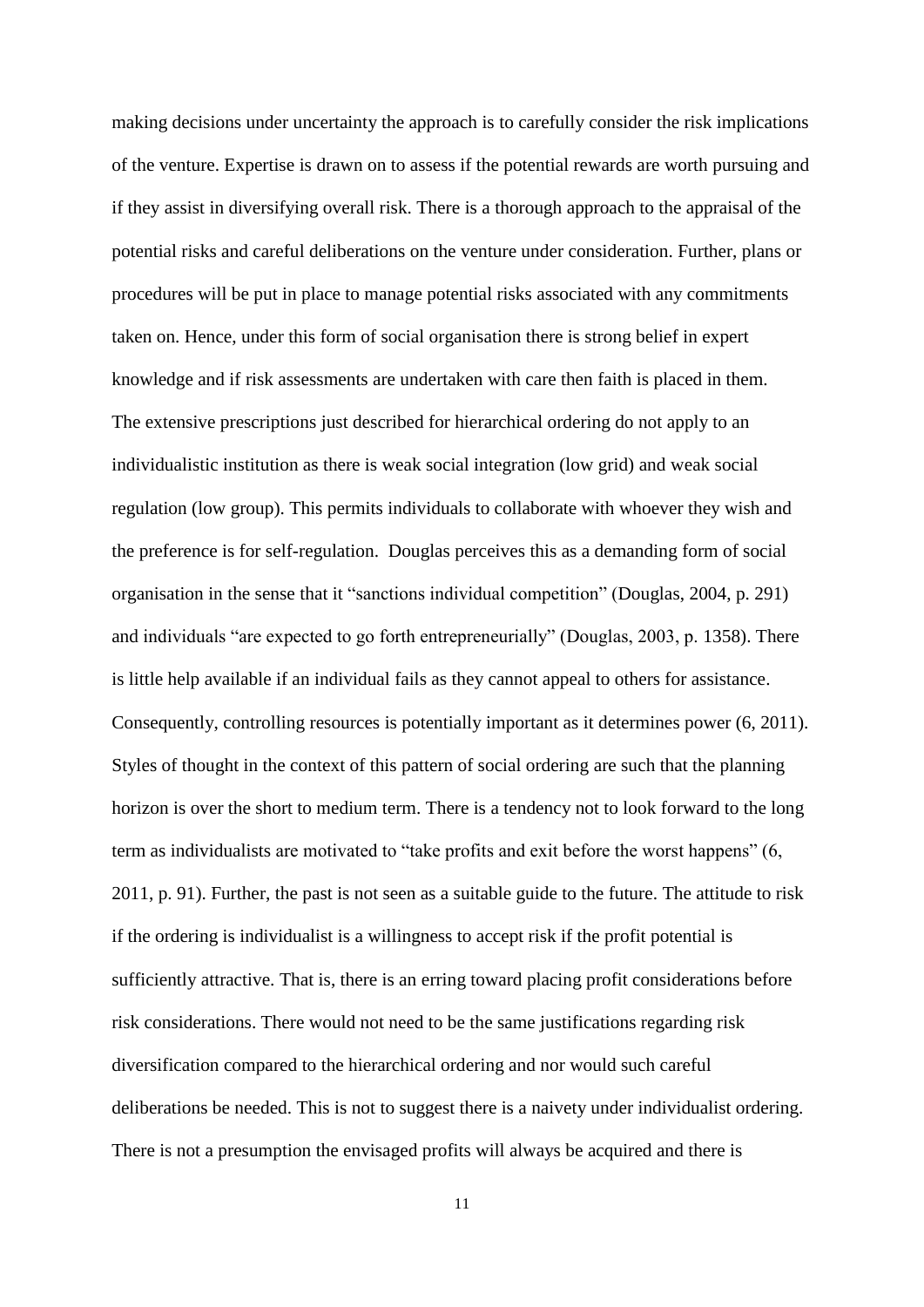acknowledgement losses might occur. However, the view is that losses on one venture will subsequently be outweighed by gains on other ventures.

In respect of enclaved institutions (high group and low grid) there is strong social integration and weak social regulation. Individuals are strongly bound to one another as commitment to the group is of the utmost importance. This can result in enclaved institutions defining themselves in opposition to other institutions as this strengthens group cohesion (Douglas, 1978). By comparison, roles are regulated only to a limited extent. Enclaves may need "elaborate rules for keeping themselves equal … (and) ambitious leaders are dragged down, and often expelled" (Douglas, 1999, p. 412). Styles of thought are such that planning horizons are over the short-term. The reason they "foreshorten futures (is) to anticipate apocalyptic discontinuities" (6, 2011, p. 91) as this is a means for strengthening group unity. Likewise, the group is united by having a long memory for past events and especially where either there have been perfidious acts of disloyalty or great acts of commitment to a group cause. The approach to risk in enclaved ordering is based on the precautionary principle with the world perceived as fragile. Hence, risk is largely to be avoided and this is because new ventures are thought to have the potential to destabilise the current modus operandi. If a potential new venture is available the enclave will be more likely to worry about possible losses arising than profits, and the enclave tends to distrust experts believing they do not have the capability to identify potential risks in advance of any new venture.

The isolate ordering differs greatly from the enclaved ordering as it is low group and high grid. Social regulation is strongly controlled with restrictions on selection of social roles. Ties between individuals are weak and especially in the sense that there is a lack of shared aims. This leads isolate institutions to be largely pre-occupied with constraints. Because it is harder in isolate settings to make use of social bonds or to appeal to common values then managing individuals in such a context is difficult (6, 2014c) and anyone attempting to manage is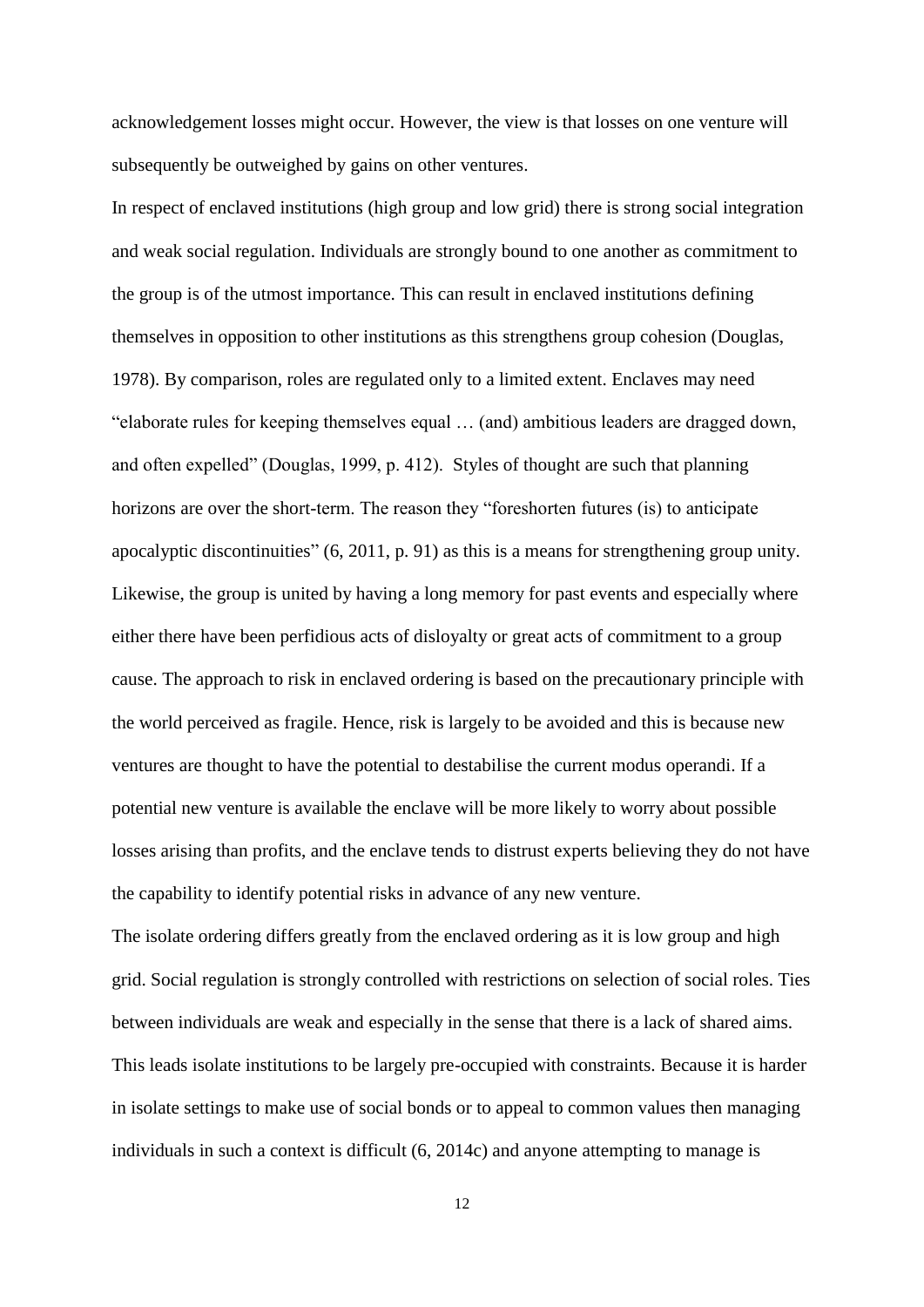heavily constrained because of this. In this form of social organisation a manager can attempt to force constraints on others; but when this does not succeed then they have to get by and cope. This represents a shift from what 6 (2014c) describes as the structural despot to the structural serf. Therefore, a relative passivity arises and the institution looks to survive, if needs be soaking up losses. Relatedly, the thought style of the isolate is to look only to the shorter term and planning too far ahead is not done. The form that risk management takes is that the isolate looks to cope as best they can and hope that at some point there will be an upturn in fortunes. This has the implication that when isolate institutions develop strategies they are "especially vulnerable to perverse outcomes ... (for) once an imposition strategy is broken, isolate ordering cultivates neither rich sets of reserve preferences nor fallback negotiating positions to accommodate opponents" (6, 2014c, p. 687).

It can be seen from the descriptions of the four basic forms that the pattern of social relations in each form is highly significant as it "influences the way that people think" (6, 2014b, p. 290). Hence, there is causality between institutions and thought styles (see, for example, Douglas, 1986). What is also important to note is that these four basic types of social organisation, and the resultant thought styles, are in constant opposition. This is inevitable as the thought styles generated by the different forms of social organisation are at variance with one another. Douglas stresses in later versions of the theory that any organisation or society will comprise all four forms of institution and describes the interactions between the four types as 'cultural dialogues' (Douglas, 2004). Through these cultural dialogues the four affirm and sustain their particular pattern of social ordering by debating with one another which form of social organisation is to be preferred. Thus, the four forms are in constant tension with one another, although there will be times when temporary accommodations are made (6, 2014b). These temporary accommodations are, in effect, strategic alliances that facilitate an institution in achieving some part of its aims.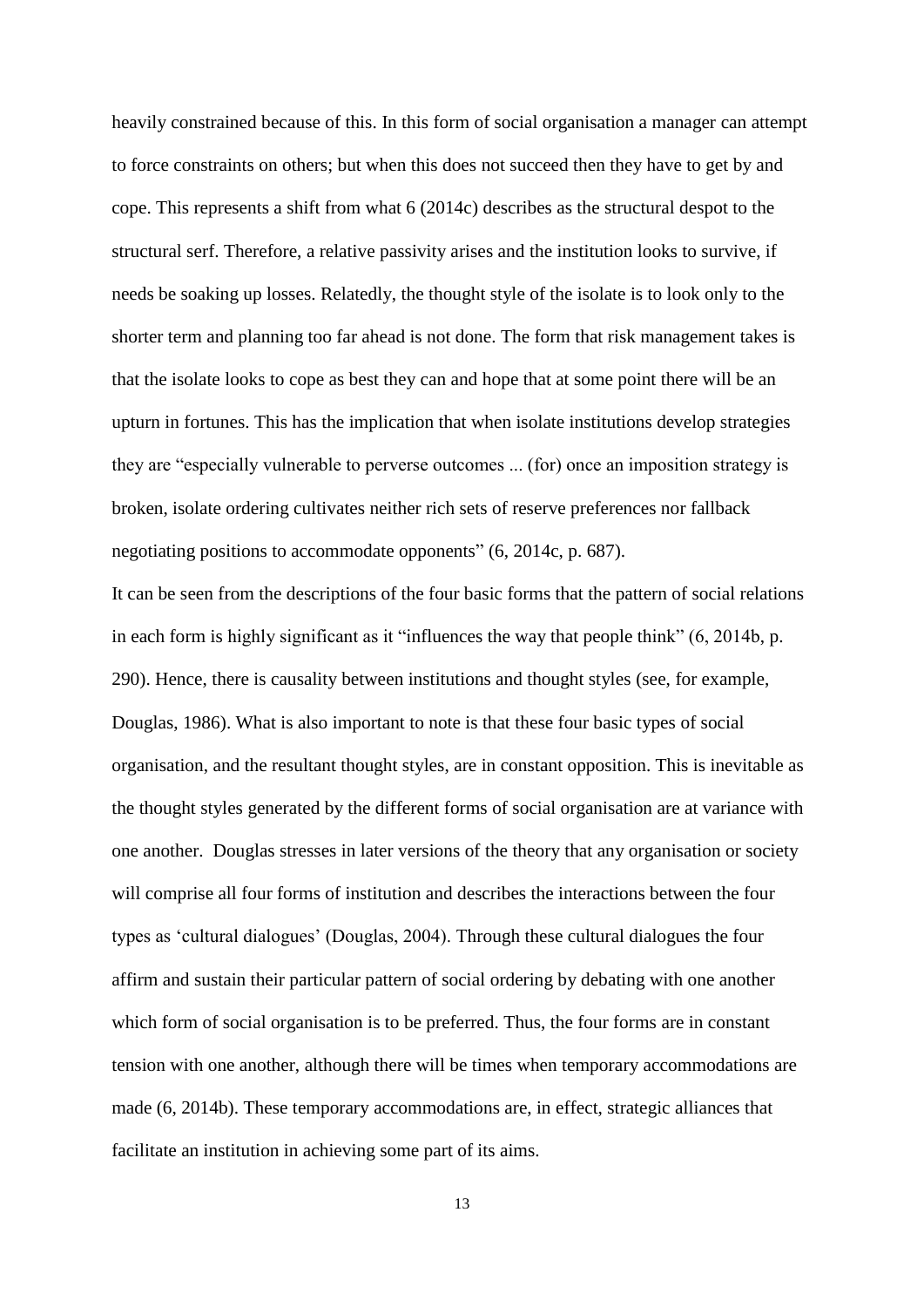In its initial formation Douglas's theory was static. However, as the theory evolved dynamism was fully incorporated and particularly through the work of Michael Thompson (see, for example, Thompson and Ellis, 1997). An important implication of the theory being dynamic is that for any organisation or society the dominant form of institution may be replaced by another form of institution becoming dominant over time. This potential for change is recognition that for any institution the existing dominant form of social organisation may become unsustainable. Consequently, the theory can explain why the thought style in a community may alter by reference to a change in the form of social organisation. Change occurs if individuals find that the current dominant form of social organisation does not fulfil its inherent 'promises'. For example, if the dominant form of social ordering is hierarchical then this may encompass an expectation that there will be some form of safety net for individuals who are not prospering. If such a mechanism is not available, perhaps because it is withdrawn because of a lack of resources to fund the safety net, then discontent arises and individuals may look to come together under one of the other forms of institution.

This dynamism also underscores that individuals have agency. Thought style shapes how decisions are analysed as it places a frame around their reading of the problem and, further, it shapes what strategic choices will be seen as feasible. However, this shaping of strategic choices that stems out of thought styles still fully allows for individuals making "intelligible, explicable, intelligent and reasonable choices" (6, 2011, p. 35).

#### **Methodology and Burmah Oil Company Limited context**

In this study we undertake a historical analysis of risk disclosures for the Burmah Oil Company Limited (BOC). We review a range of sources from the BP archives where BOC records are held with the purpose of identifying the pattern(s) of social relations of the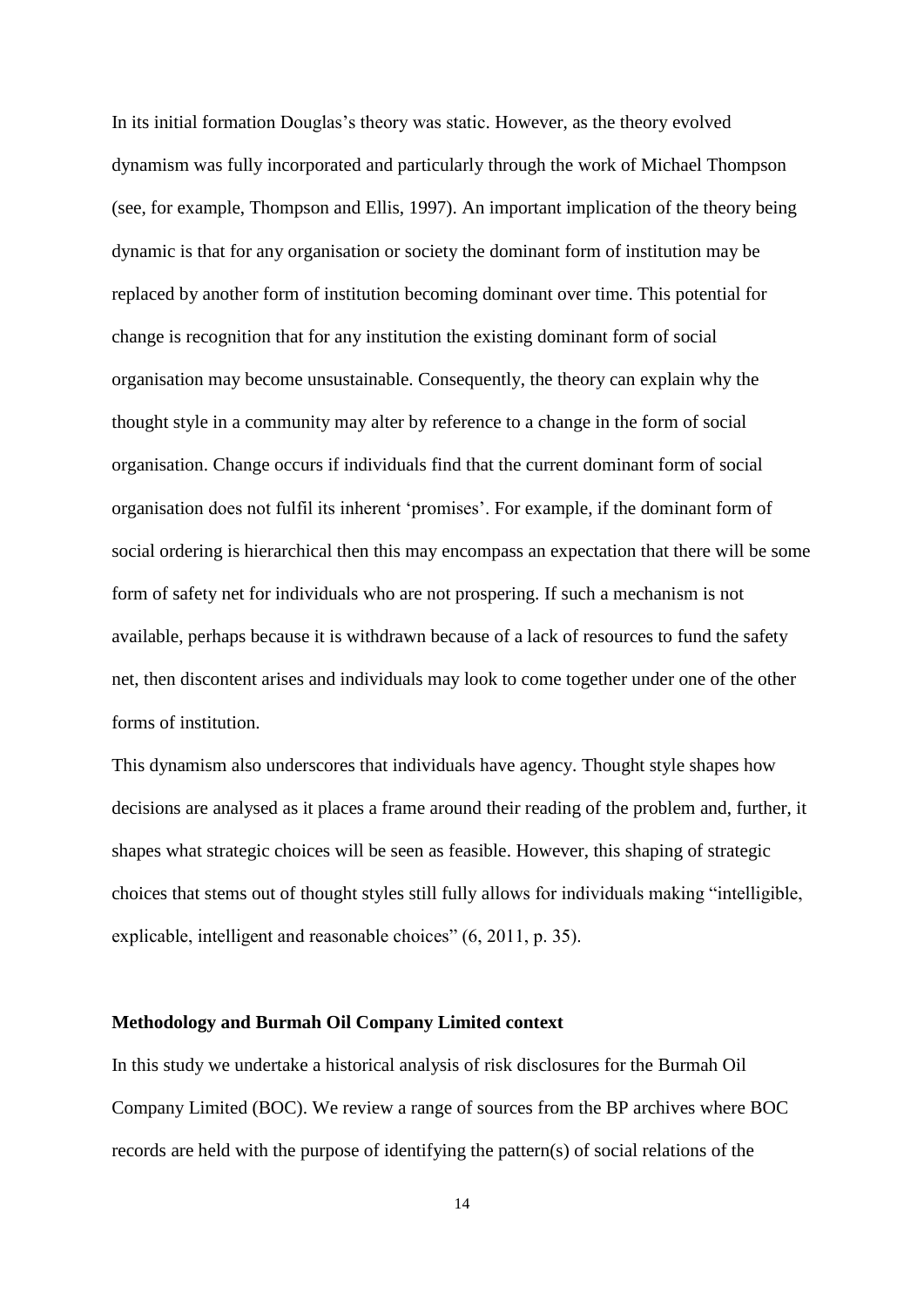company and to ascertain whether the risk disclosures observed in the BOC annual reports are consistent with the pattern(s) of social relations identified.

BOC was selected due to its having been the subject of a financial bailout by the Government in 1974. The financial bailout was an event of such significance that there was the possibility that the existing dominant form of social organisation might have ceased to be sustainable and, consequently, replaced by an alternative dominant form of social organisation. Therefore, this provided the possibility for studying whether a change in the form of social organisation shapes risk perceptions and attitudes to risk as predicted by neo-Durkheimian institutional theory.

A range of archival sources were collected for the period under investigation, 1971-1976, by two of the authors independently. The documents collected included minutes of annual general meetings, minutes of internal meetings, internal memorandums prepared by senior managers, staff development policies and practices, letters to stockholders, organisational charts, human resource policy documents and discussion documents relating to retention and recruitment of staff. The documents collected were those that related to staff interactions and human resource matters as these were appropriate for identifying the nature of social relations present in the company.

Two of the authors independently reviewed all documents to identify those parts that provided evidence of the nature of the dominant pattern of social relations. The areas of particular interest related to indications of the time horizon for planning, the risk appetite and risk attitude within the company and the extent to which the company was pro-active or reactive in its decision making; three areas which have been discussed in neo-Durkheimian institutional theory as indicators of patterns of social relations. Subsequently, the two authors compared their assessments of the pattern(s) of social relations and then discussed their findings with the third co-author. It was important a wide range of different types of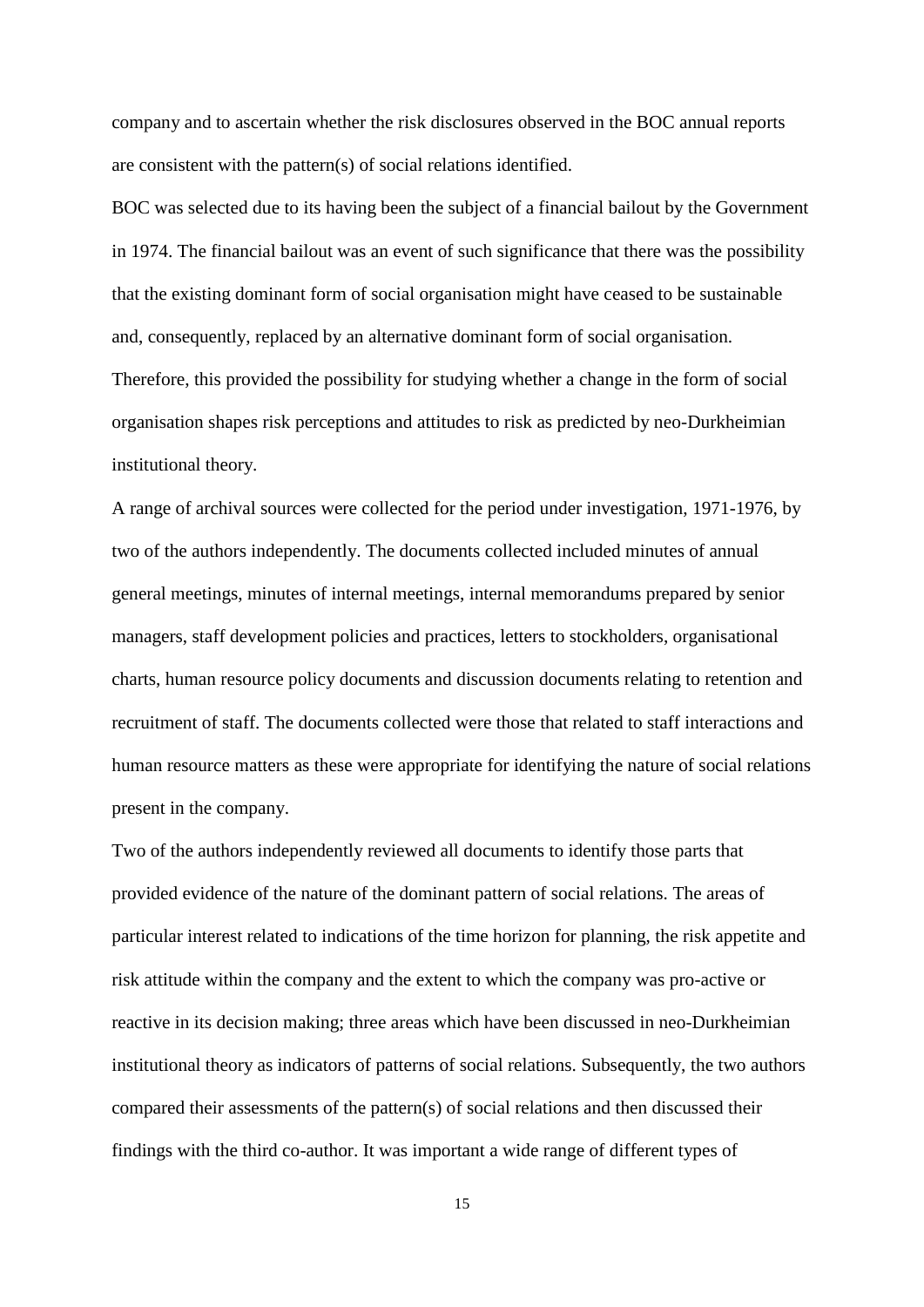documents were reviewed to improve the reliability of the findings and for triangulation purposes. Examples supporting our judgements made in undertaking the process outlined above are provided as part of the analysis later in the paper.

The risk disclosures in the annual reports were also identified by two of the researchers independently. This entailed a two-step process. First, two of the authors reviewed the entire annual reports for the period 1971 to 1976 and individually identified any discussions that might pertain to risk; risk being broadly defined following Linsley and Shrives (2006) risk disclosure study. The two researchers then discussed their findings and agreed on the riskrelated disclosures for each of the annual reports. These two authors then independently undertook a thematic analysis of the risk disclosures identifying any indicators of social relations within the annual reports. Focus was again given to the time horizon for planning, the risk appetite and risk attitude within the company and the extent to which the company was pro-active or reactive in its decision making as indicators of the social relations of the company. The findings were then discussed with the third co-author. Examples of risk disclosures supporting our analysis, and obtained using the process outlined above, are presented as part of our analysis later in the paper. A brief history of BOC and the key events relating to the financial crisis and bailout is presented in the next section.

#### *Burmah Oil Company Limited context*

The Burmah Oil Company Limited (BOC) was founded in 1886 when Burmah became a province of the Indian empire. The British government granted a number of oil concessions to BOC and this led to the drilling of oil in Burmah in 1888 (Corley, 1988). During the 1920s and 1930s, BOC handled about 75 per cent of Burmese oil production and 85 per cent of oil refining. In addition to being a major producer in the Burmese oil industry, BOC was a key producer in India. A time line of the key events in the history of BOC s provided in table 1.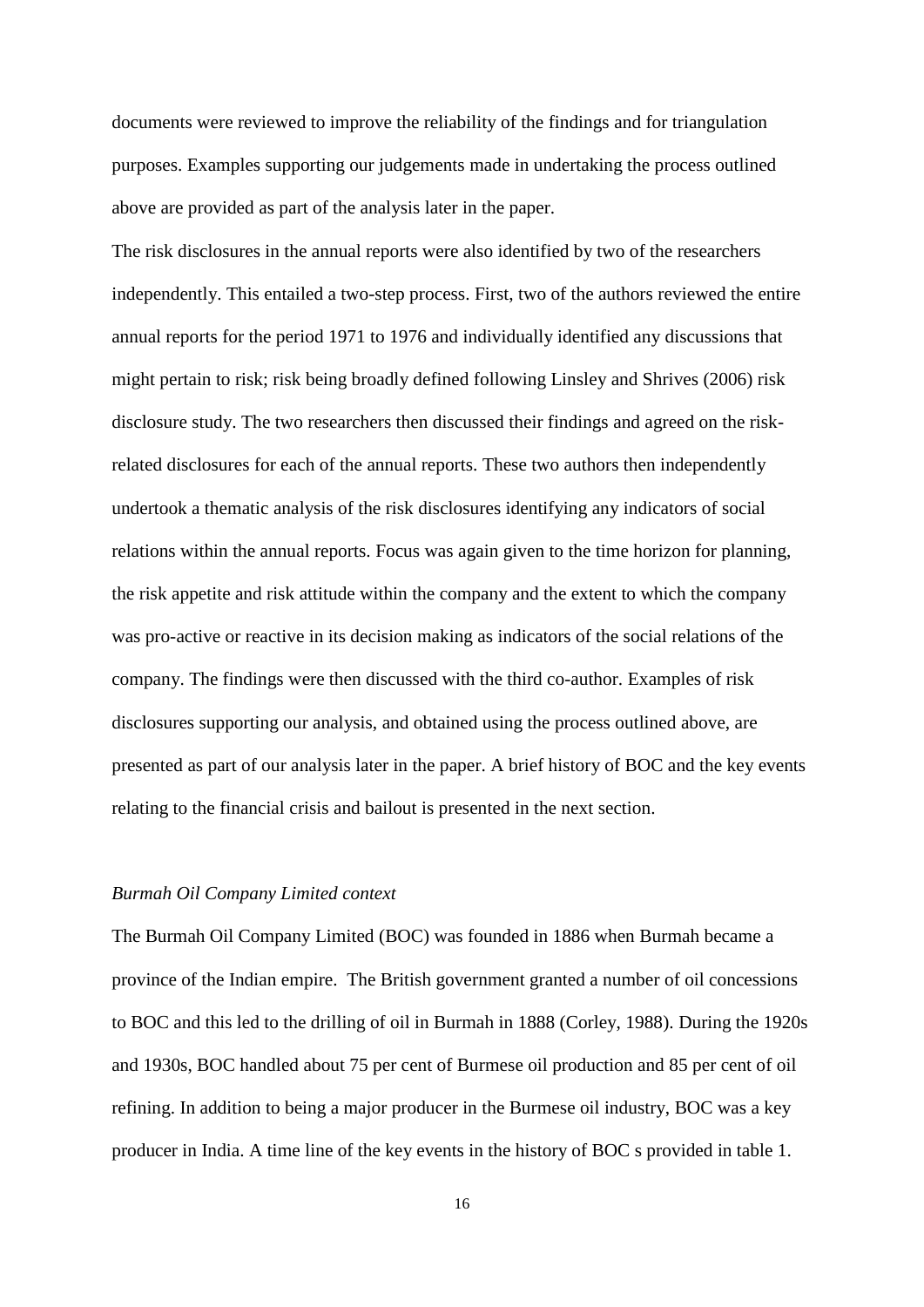#### **Table 1 about here**

After the Second World War, BOC's operations in both India and Burmah (which became independent states in 1947 and 1948 respectively) decreased significantly. The Burmese government nationalised oil operations in Burmah and in India BOC encountered an increasingly difficult market with increased government involvement in the activities of the company. The company therefore looked to expand activities in other parts of the world (Corley, 1988).

Part of this related to expanding its oil tanker fleet in the 1970's. BOC engaged in a large international contract to provide oil tanker services in relation to the liquefied natural gas market involving Malaysia, Japan and the United States and committed to purchasing new tankers. This deal was financed through loans provided by US banks. By 1973 BOC's tanker fleet had doubled to 38 vessels, most of which operated in the spot market in which high lease rentals could be achieved in good economic times. In 1974, BOC acquired an American company, the Signal Oil and Gas Company which gave them interests in the Thistle oil fields of the North Sea. The borrowings of BOC now totalled approximately \$650m in respect of its American investment activities.

BOC disclosed significant profits in 1973 but an unexpected downturn in the world economy resulted in a slowing of the world tanker trade. In December 1974 BOC discovered large losses were expected in its oil tanker subsidiary which threatened its survival. BOC contacted the Bank of England and the British government for assistance on Christmas Eve 1974 and a bail out was agreed. In early 1975 the Bank of England announced it would guarantee the borrowings for a period of 12 months (Burmah Oil Company Limited press announcement, 31 December 1974; Note of Treasury meeting, 27 December 1974; Note of meeting at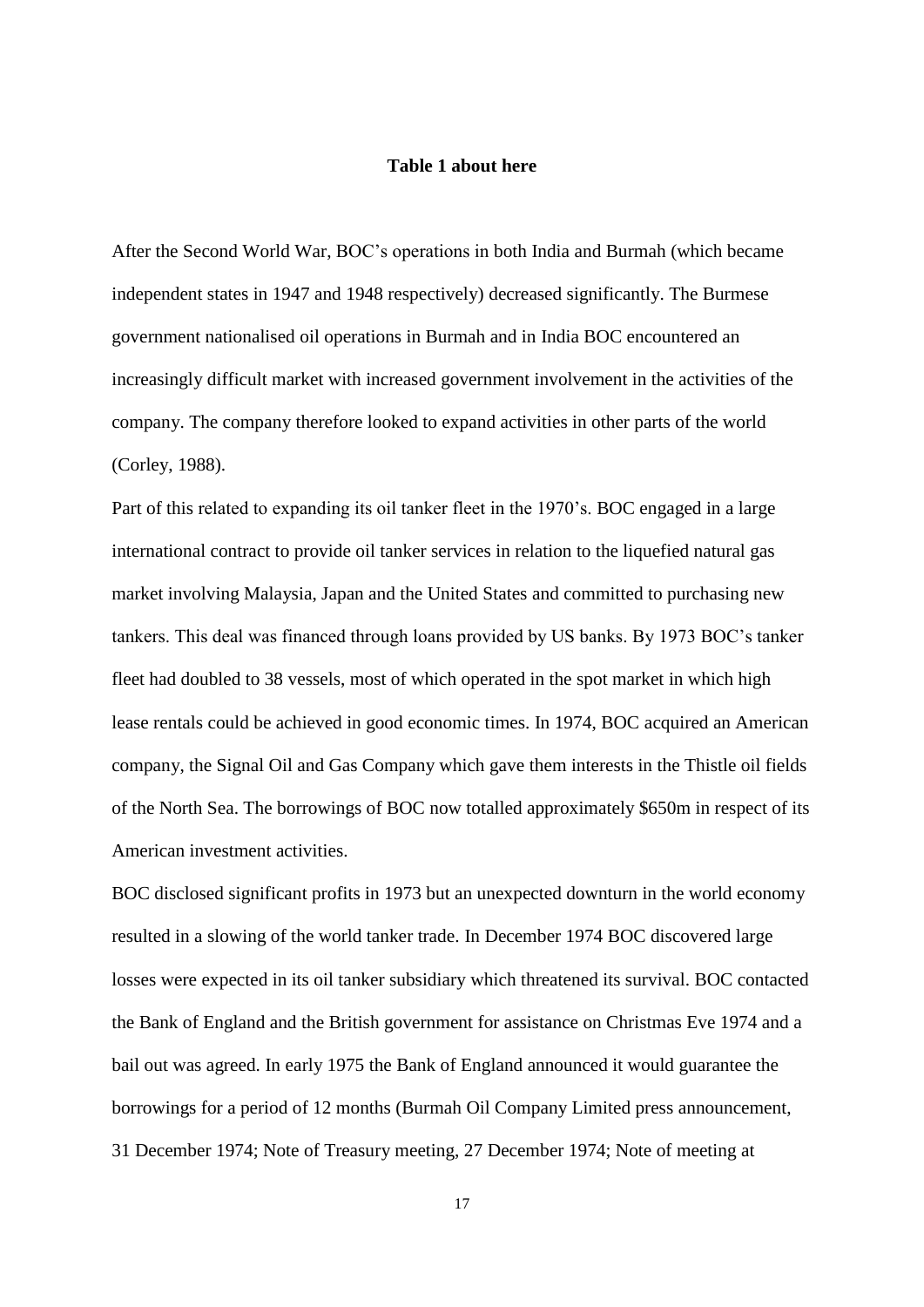Department of Energy, 6 January 1975). This initial agreement had to be renegotiated shortly afterwards and the final agreement included: unconditional guarantees for BOC's \$650m borrowings to be repaid by 31 December 1975, the bank to provide a standby facility of £75m charges on subsidiary companies in favour of the bank to be procured, and BOC to realise assets and restructure its business (particularly the tanker fleet business (Agreement between Burmah Oil Company Limited, Bank of England and HMG, 24 January 1975; Note of meeting between Department of Energy and Treasury, 16 January 1975; Note to Bank of England from HMG on 6 January 1975; Burmah Oil Company Limited stockholders report, March 1975). After the bailout agreement the company faced retrenchment and government oversight, and in the next section we analyse the social relations and risk disclosures pre- and post-bailout within the time period 1971-1976.

#### **Analysis and discussion of BOC in the period 1971-1976**

In this section of the paper we identify the pattern of social relations within BOC as evidenced by archival research. This is followed by an analysis of whether the risk perceptions and approach to risk management in the annual report risk disclosures of BOC reflect the pattern of social relations identified. Our analysis suggests the form of social organisation changed over the period 1971-1976. Initially, the dominant form of social organisation is hierarchical, and this is then replaced by the isolate form of social organisation which rises to dominance after the tanker fleet crisis in 1974. We first provide a discussion of the pattern of social relations and the risk disclosures for the pre-crisis period 1971-1973, and we then turn our attention to the post-crisis period 1974-1976.

*The pattern of social relations in the pre-crisis period 1971-1973*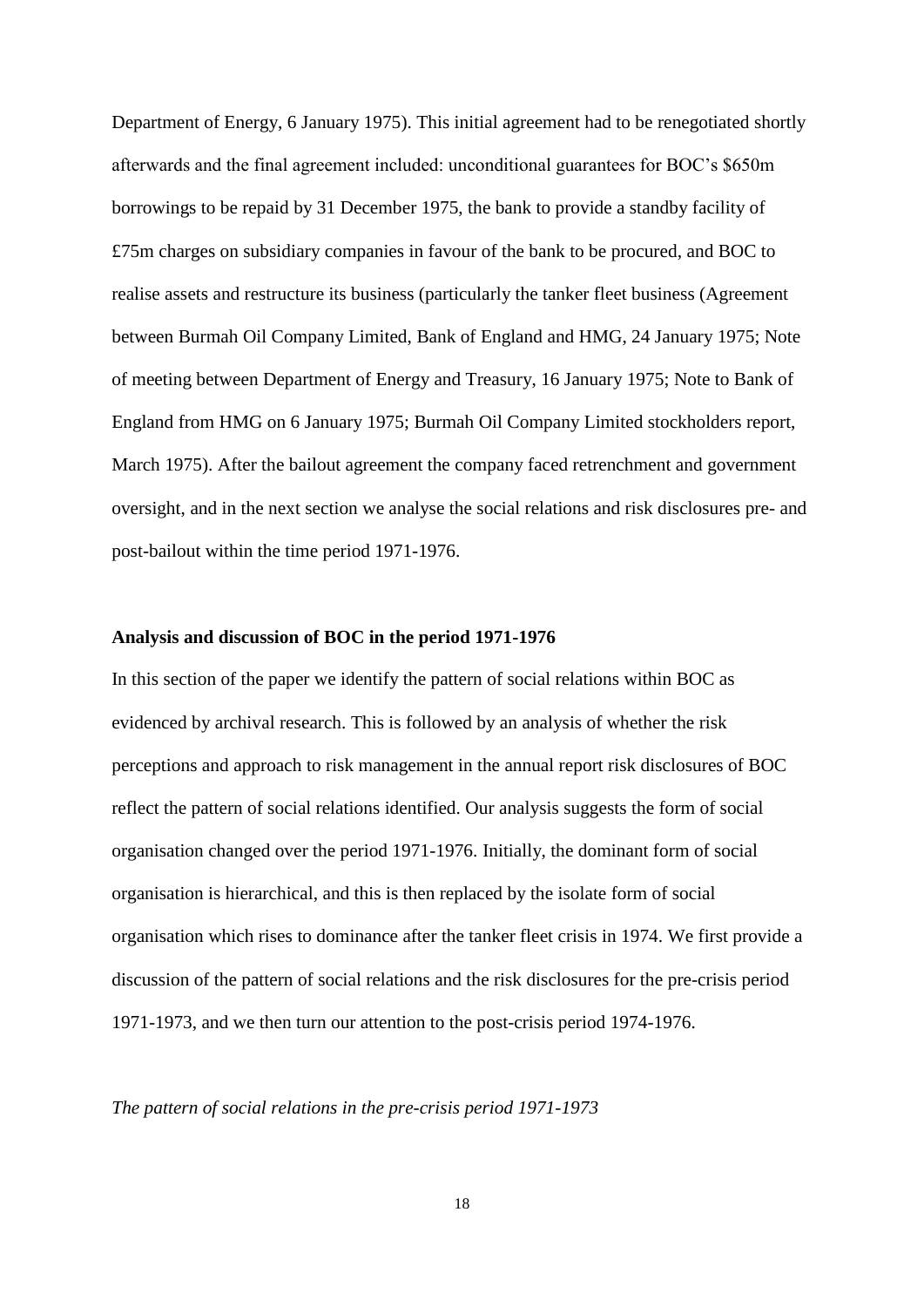The evidence indicates the hierarchical form of social organisation is dominant in this period with both a high group and a high grid dimension apparent within the company. One aspect of BOC that evidences a high group dimension relates to staff policies as documented in internal memorandums relating to human resource issues. These indicate a clear preference for identifying staff loyal to the interests of the company and for promoting from within the company. For example, a memorandum that provides notes of a meeting on management succession and development records that:

… that good men would be transferable between different companies of the group in order to serve the group's interests best. (17 May 1973, arc 180878)

This linking of '*good* men' with those who serve the 'group's interests best' denotes a strong group dimension where it is deemed virtuous to place group interests above one's own interests. The promise of eventual promotion is a common means of rewarding those who display commitment to the group; however, other forms of compensation can also be provided and within the same memorandum it is noted that:

There was discussion on the absolute need to ensure that men who accept senior positions abroad are accommodated adequately when they return to this country.

(17 May 1973, arc 180878)

It is also apparent that internal promotion is preferred over external recruitment and this is also indicative of a high group dimension. Namely, 'insiders' are preferred to 'outsiders' who are external to the group as this preserves the strong group boundary. For example, in a memorandum from the Group Personnel department to chief executives, chief representatives, directors, divisional directors, regional and functional co-ordinators it appears external recruitment is seen as a last resort: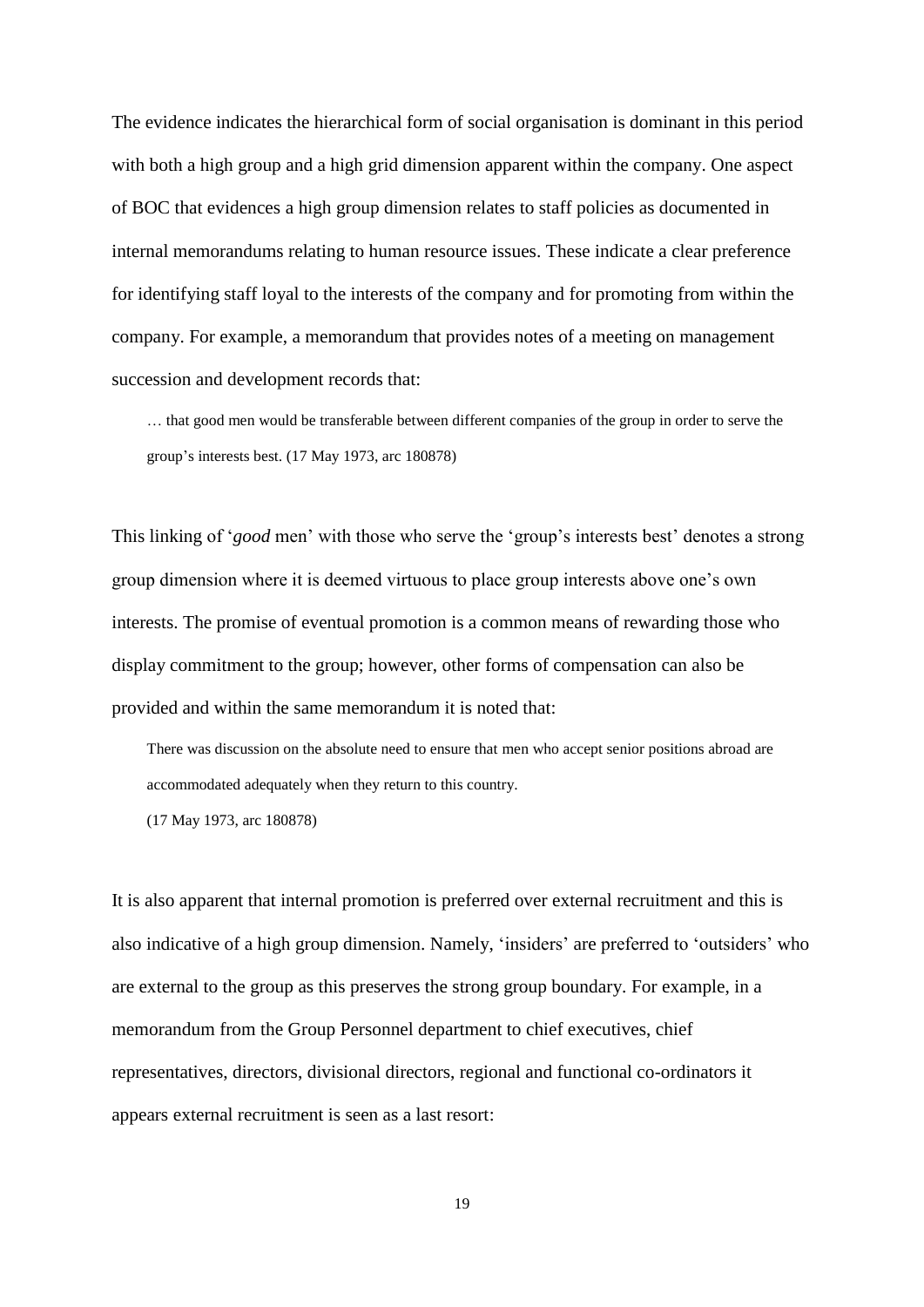As it is clear from the policy directive, in order to make the best use of the human resources we have internally, all vacancies in job group II and which cannot be filled from within the resources of a particular unit must be channelled via the group personnel department before any external recruitment is done (10 January 1974, arc 180925).

This preference for recruiting from within applies at all levels including the Board of Directors, where it is also noticeable there is a cohesion amongst board members and a reluctance to have 'outsiders' become board members. An example of a display of this board unity and an aversion to bringing in 'outsiders' occurred in 1972 when an attempt was made by two stockholders to be appointed to the Board as they wished to reorganise the company. The incumbent directors fought intensely against this attempt by two outsiders to usurp their roles.

There is also evidence that a high grid dimension existed at BOC in the period concerned. Departments and divisions are distinct from one another, and a clear organizational structure exists. The status of each member of a department is well-defined ensuring levels of authority are demarcated and the role of each member of staff is well understood. In addition, considerable time and effort is expended at BOC on detailed planning and on controlling the promotion process in a manner that reinforces regulation of roles at the company. This includes having clear procedures for identifying staff eligibility for promotion, and closely linking eligibility to company policies and practices. For example, the group responsible for management succession planning at BOC (known as MPS) identifies future senior managers through a very detailed process:

The role of the MPS is to collate information … on … performance, potential, career and educational background and to advise … on staff availability and movements within the group. The information collected is then combined into a draft management succession plan for the group. This represents the present and future manning of some three hundred posts from job group II to divisional directors. (10 January 1974, arc 180925)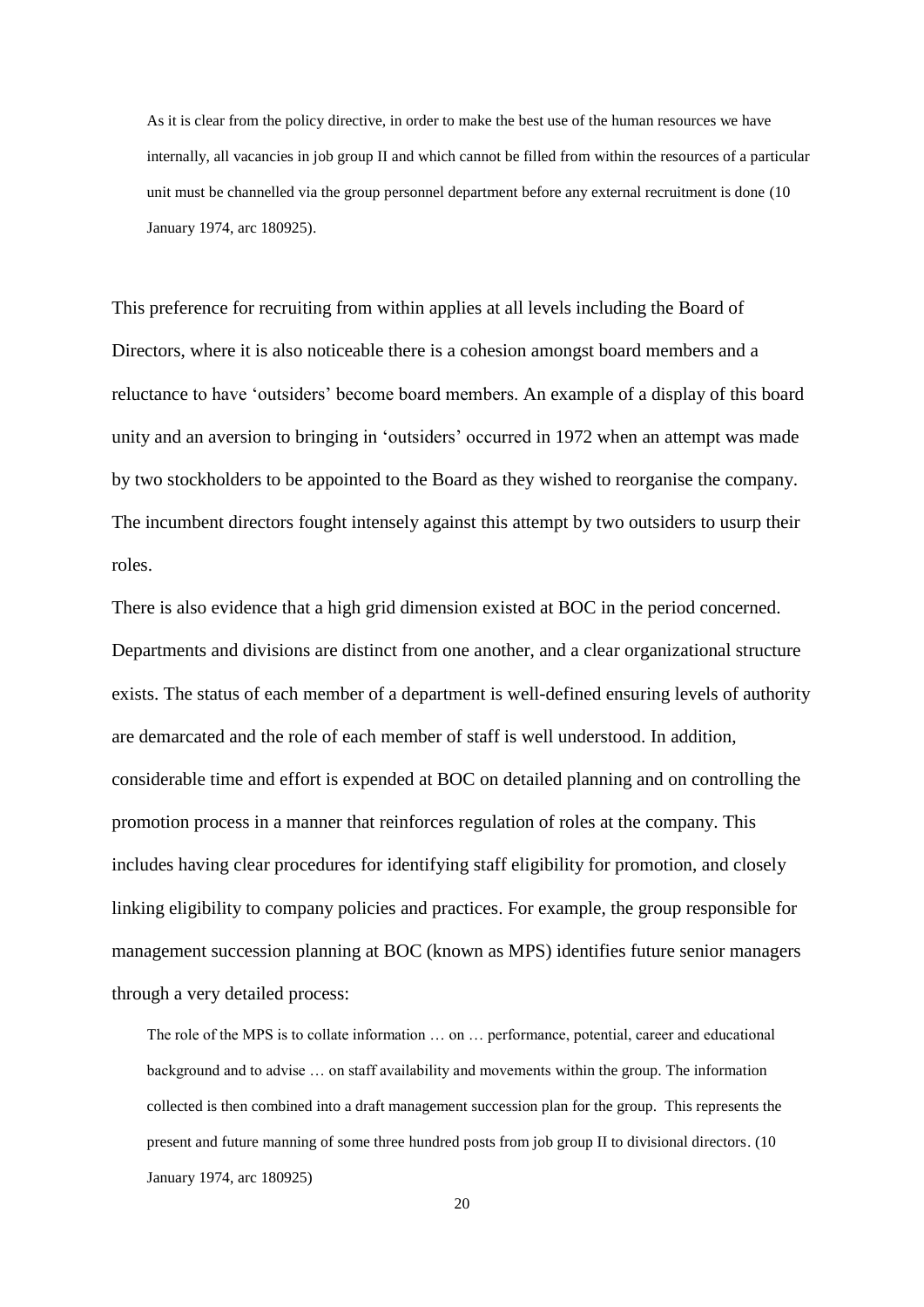Further, deference is shown towards the authority of senior managers and this also suggests a high grid dimension. For example, the authority of the chairman as the principal decision maker is indicated in the language he uses, such as when he clearly states that he is the person who sets "out the policy which the board has been consistently following during recent years" (7 December 1972, arc ref 139 806).

The reference in this quotation to 'consistency in policy' is indicative of a long-term planning horizons which is associated with a hierarchical form of organisation. This long-term planning horizon, and the associated feeling of a shared history, are present in the proceedings of the 71st Annual General Meeting when directors with long service are thanked and their histories highlighted by reference to their longstanding and loyal associations with the company. For example, one director is recalled as having had a:

... long and distinguished career with the company over a period of 45 years ... He had a very special knowledge and understanding of our interests in India, Burma and Pakistan. (9 June 1973, arc 131425)

The importance of developing staff and of retaining them is also indicative of a long-term perspective. The emphasis on a long and shared history of managers and directors also suggests strong communal ties are fostered between staff which reinforces the group dimension.

Therefore, the evidence indicates the dominant form of social organisation at BOC in the years immediately preceding the financial bailout is hierarchical. Whether this hierarchical pattern of social relationships is reflected in the risk disclosures identified in the annual reports of BOC in the pre-crisis period 1971-1973 is discussed next.

#### *Risk disclosures in the pre-crisis period 1971-1973*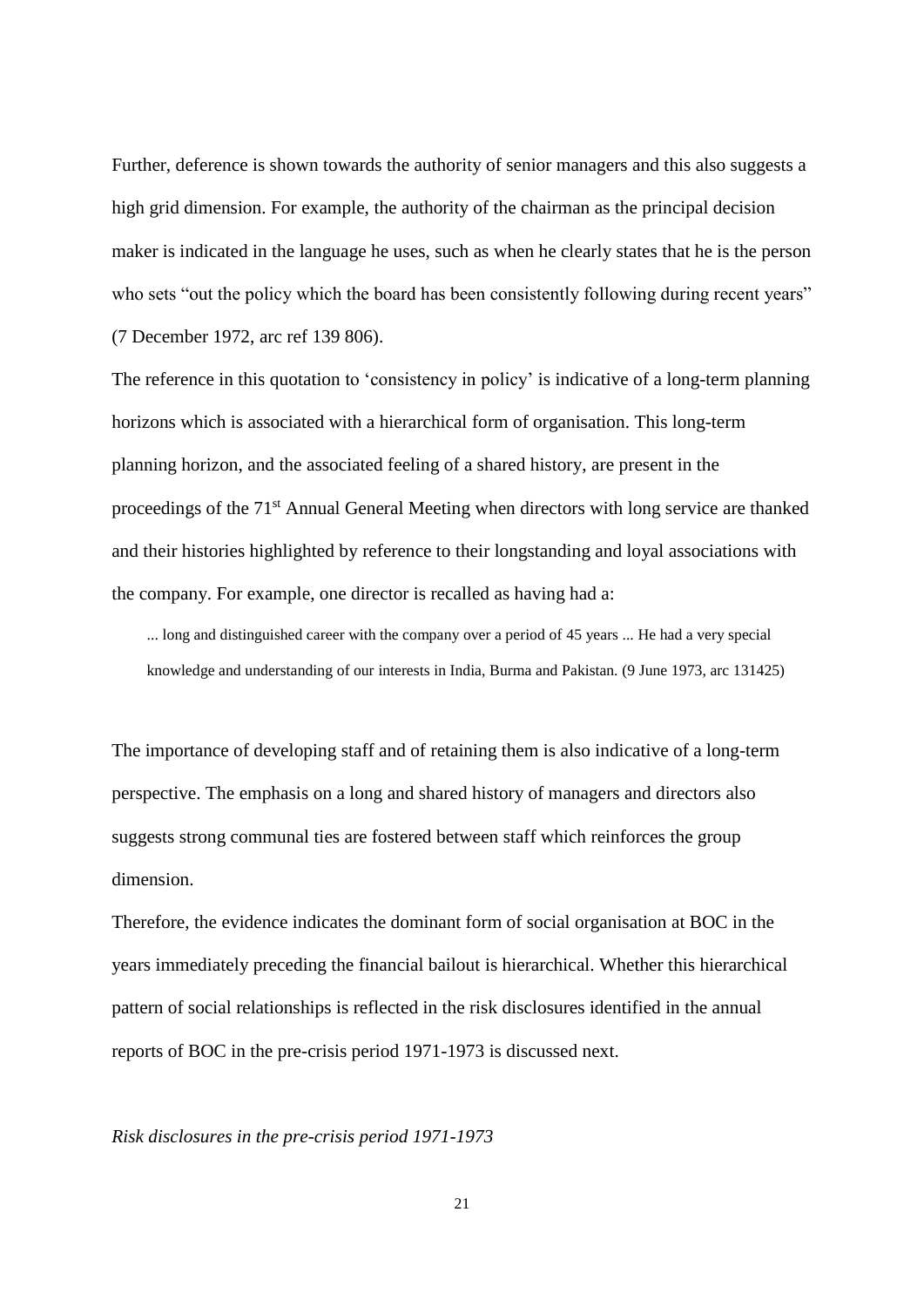The tanker fleet-related risk disclosures in the 1971, 1972 and 1973 annual reports all make significant reference to Burmah Oil Tankers' (BOT), which dealt with the BOC tanker fleet and its operations. The decision to own and charter tankers is contextualised in risk discussions which appear to be aligned with a hierarchical thought style.

BOC's 1971 annual report sets out how BOT was initially created to *hedge* against risk of crude oil transportation costs in respect of the refinery at Ellesmere Port. Thus, the decision to own and charter tankers is not an outcome of the company seeking a new risky venture, but stems from a desire to mitigate risks. Hence, the risk discussions imply a hierarchical thought style where risk and reward are carefully balanced. This is further corroborated in the 1971 annual report where it is stated that uncertainties attached to the future prospects of the company because of a market depression for fuel oils and middle distillates should not be cause for concern because of "its diversification into non-oil activities" (Burmah Oil Company Limited, Annual Report 1971, p. 5). The presentation of the activities of BOT as a risk *diversification* strategy again implies a concern with balancing risks. Further evidence of a hierarchical thought style is present in respect of the thoroughness of

the appraisal of risk. Risk assessments for the tanker fleet venture have been undertaken with reference to an appraisal of the changing energy patterns affecting the oil industry. In particular, it is observed that there will be an increasing need for tankers to transport liquid natural gas (LNG) and crude oil (Burmah Oil Company Limited, Annual Report 1971):

Great changes are taking place in the energy patterns throughout the world … Two of the most significant of these are the growing importance of liquid natural gas (LNG) as an internationally transportable energy source and the rapidly increasing extent to which the vast economies of the USA and Japan will have to rely on imported LNG, in addition to imported crude oil, in order to meet their energy requirements (Burmah Oil Company Limited, Annual Report 1971, p. 4).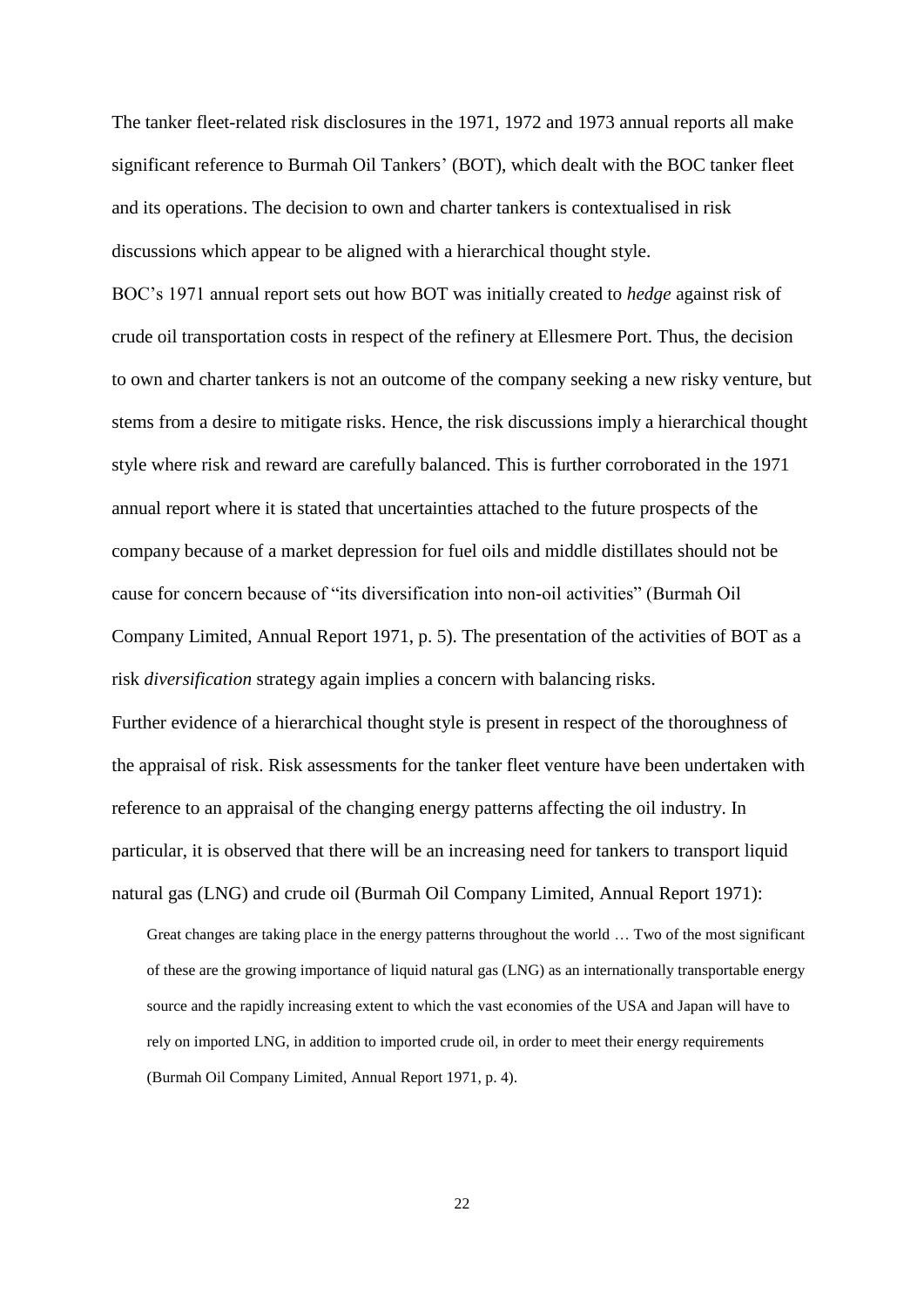That a thorough assessment of risk has been made is highlighted in the description of the negotiations BOC has been having with the Bahamas Development Corporation (BDC) to build a trans-shipment facility which will be leased by BOT. This will enable BOT to offer transportation for crude oil from the Middle East through to ports on the east coast of the USA. Transportation will be at attractive rates through using large tankers from the Middle East to the Bahamas and then transferring the crude oil to smaller vessels at the transshipment facility which are able to enter the USA ports. The implication is that the risk is well managed and this is also evident in similar tanker fleet risk disclosures identified in the BOC 1972 and 1973 annual reports.

In respect of BOC's 1972 annual report, the operations of BOT continue to be conveyed as counterbalancing the risks discussed in the annual report in respect of BOC's 'traditional' oil operations. The focus on how altering trends in world energy are impacting on the USA and Japan are reiterated. The comparative lack of risk in respect of BOT operations is also highlighted by statements explaining there is "keen interest" being shown in crude oil transportation contracts by "many US and foreign companies" (Burmah Oil Company Limited Annual Report 1972, p. 26). LNG transportation contracts are also under negotiation with one major contract mentioned as signed in BOC's 1972 annual report.

… stockholders will have noted in the press that a first contract has been concluded with Shell Oil for the transportation of substantial quantities of crude oil from the Persian Gulf to US east coast ports. Other similar contracts are in course of negotiation. (Burmah Oil Company Limited Annual Report 1972, p. 8).

These developments are all judged to have profit potential as they take BOT into a business area "which is still in the early stages of the growth cycle" (Burmah Oil Company Limited Annual Report 1972, p. 27). To support this view, details of orders that have been placed are provided in the BOC's 1972 annual report. There is the recognition that there is a potential risk associated with the long-term financial commitments that BOT has taken on in respect of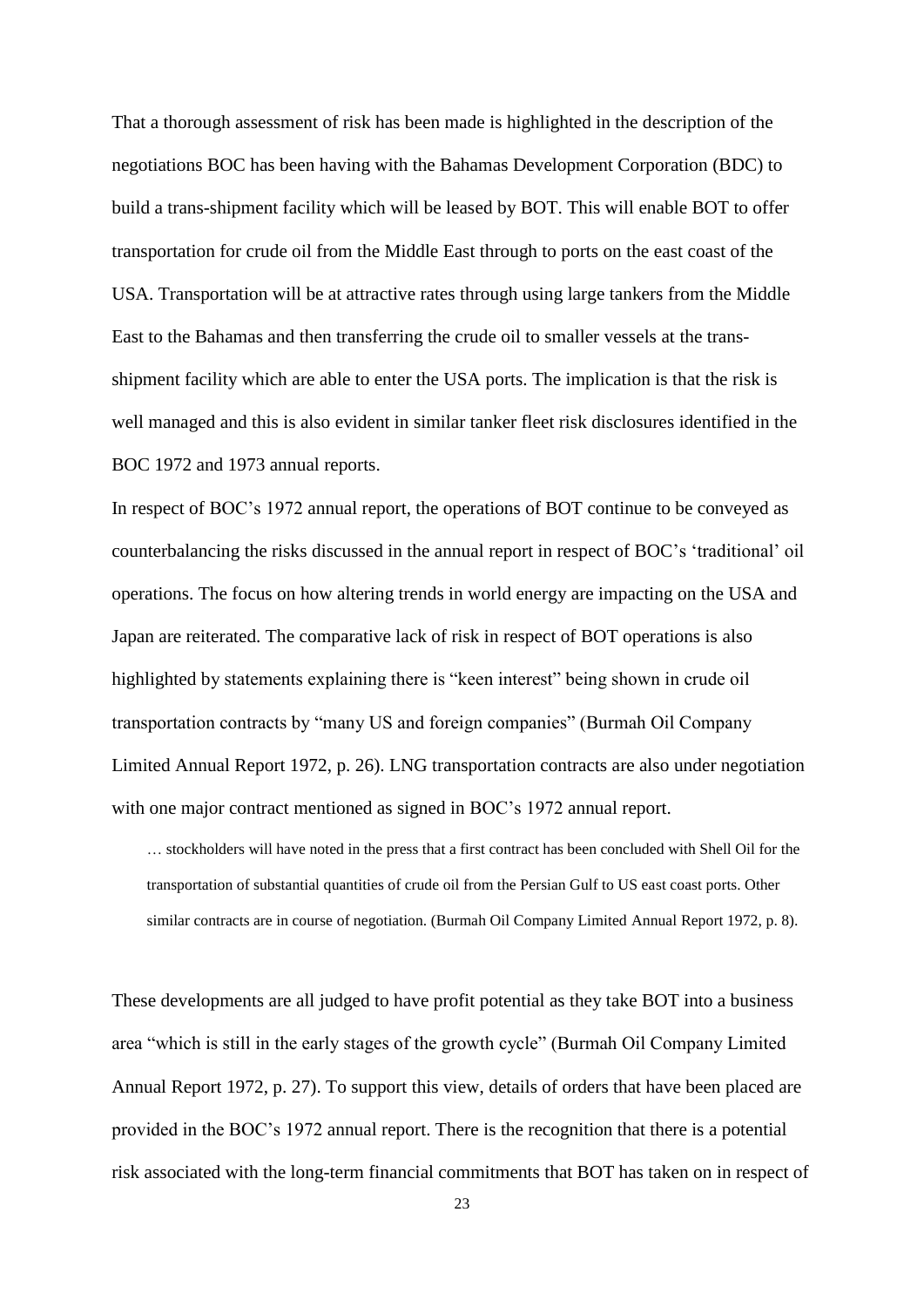both chartering agreements for new oil tankers and with the acquisition of LNG tankers. However, the company again perceives the risks associated with these as being well managed, stating that a "substantial part of these commitments is already matched by tanker out-charters and other long-term arrangements" (Burmah Oil Company Limited Annual Report 1972, p.45).

BOC's 1973 annual report notes that BOT contributed one-third of total profits and this was possible because of the "high rates for spot charters" (Burmah Oil Company Limited Annual Report 1973, p. 7). There is acknowledgement in the 1973 annual report that some uncertainties are starting to arise, with specific mention that spot rates in early 1974 have been lower than during 1973 and that there are political and economic uncertainties in the oil industry. However, expressions of uncertainty about the future are muted. Management state they are still actively managing future risks through "secur(ing) an increasing number of long term affreightment contracts" (Burmah Oil Company Limited Annual Report 1973, p. 9). Further agreements for the future transportation of LNG are noted in BOC's 1973 annual report, including a major order from Pertamina (the Indonesian state oil company). The risk attached to the financial commitments of chartering tankers is, as in the 1972 annual report risk disclosures, seen as being managed by being matched to a very substantial degree by income that will be derived from long-term transportation contracts BOT has entered into. Thus, the report implies that risk is being managed right through to the year 2000; twenty seven years in the future. The long-term confidence of the management team is evident in its discussion of future prospects and long-term objectives being based on:

... planning to take advantage of the changing world energy pattern (and) (w)e are now seeing some of the fruits of the company's policies and I look forward with confidence to further progress in the years ahead. (Burmah Oil Company Limited Annual Report 1973, p. 9)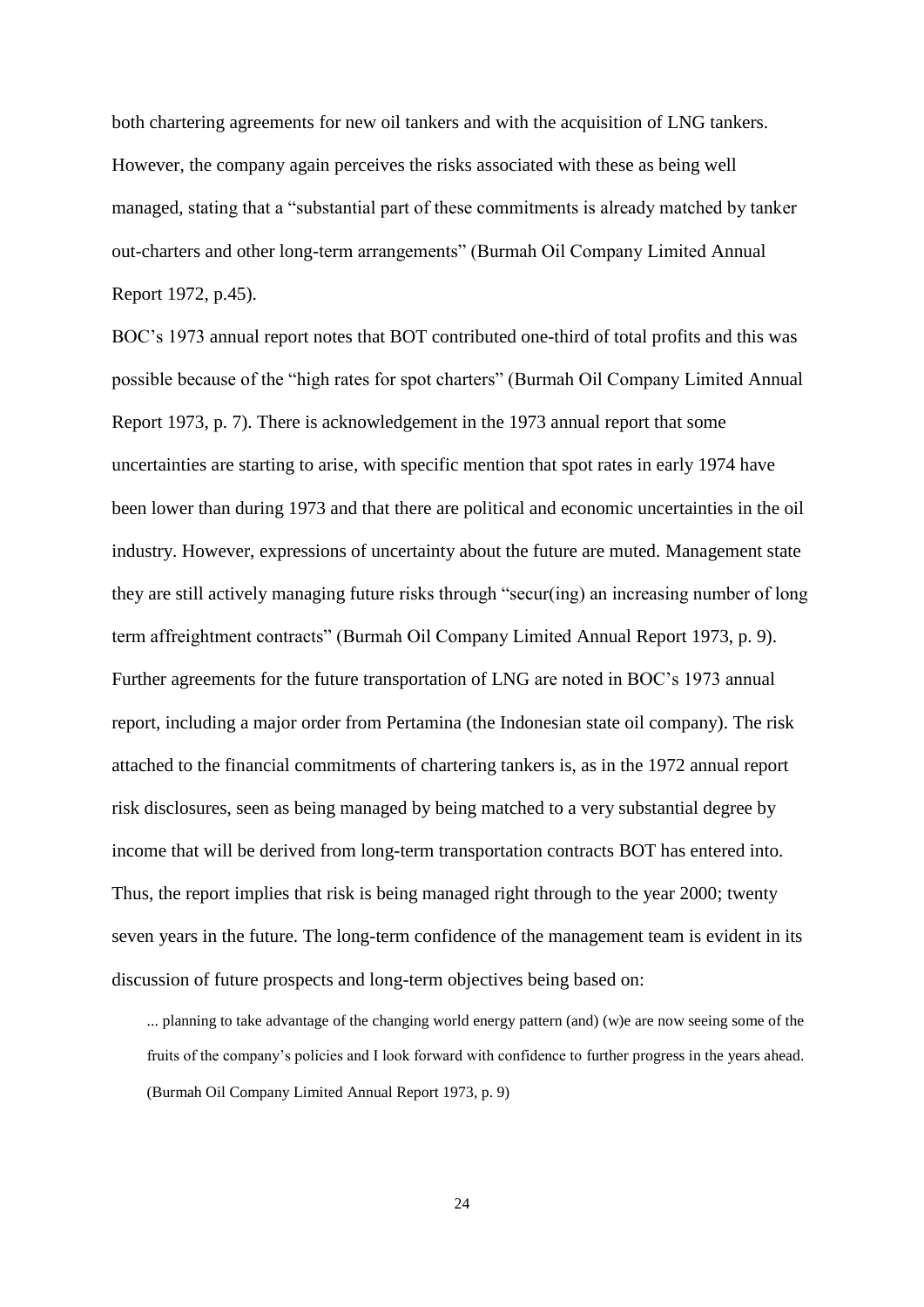The long term planning horizon, thorough risk assessments, judicious balancing of different risks and the risk-reward balance discussions in the risk disclosures are indicative of the hierarchical form of social relations. Thus, we argue that the risk disclosures do indeed reflect the type of social relations identified as dominant in BOC during the period 1971-1973. The hierarchical form of social organisation that dominates in the company before the financial crisis and that is reflected in the risk disclosures in the annual reports of 1971-1973 is, however, disrupted by the tanker crisis in 1974. The discussion of the pattern of social relations and analysis of the risk disclosures for the period 1974-1976 are presented next.

#### *The pattern of social relations in the post-crisis period 1974-1976*

Hierarchically configured organisations are prone to assume the current order of things will continue for the long-term and when this does not happen this causes alarm. This is unlike, for example, individualist institutions that are usually less surprised when plans do not come to fruition and setbacks arise. The dramatic events associated with the tanker fleet crisis quickly resulted in BOC managers becoming concerned whether the prior loyalty they had shown toward the company was now merited, on the grounds the company was now unable to offer them security for the foreseeable future. That is, the hierarchical form of social organisation in BOC no longer appeared viable to managers as it was unable to deliver on a promise of job security because of the company's losses. In addition, previous entitlements were withdrawn:

… every element of cost should be critically re-examined with a view to curtailment or a drastic reduction in 1975 … Business entertaining should be restricted to the bare minimum. The private dining rooms at Burmah House will be closed for the time being…. Travel in the UK and abroad is to be strictly confined to obvious operational necessity. Revised entitlement rules will shortly be published … Company cars – orders for new cars have been cancelled. (13 January 1975, arc 232532)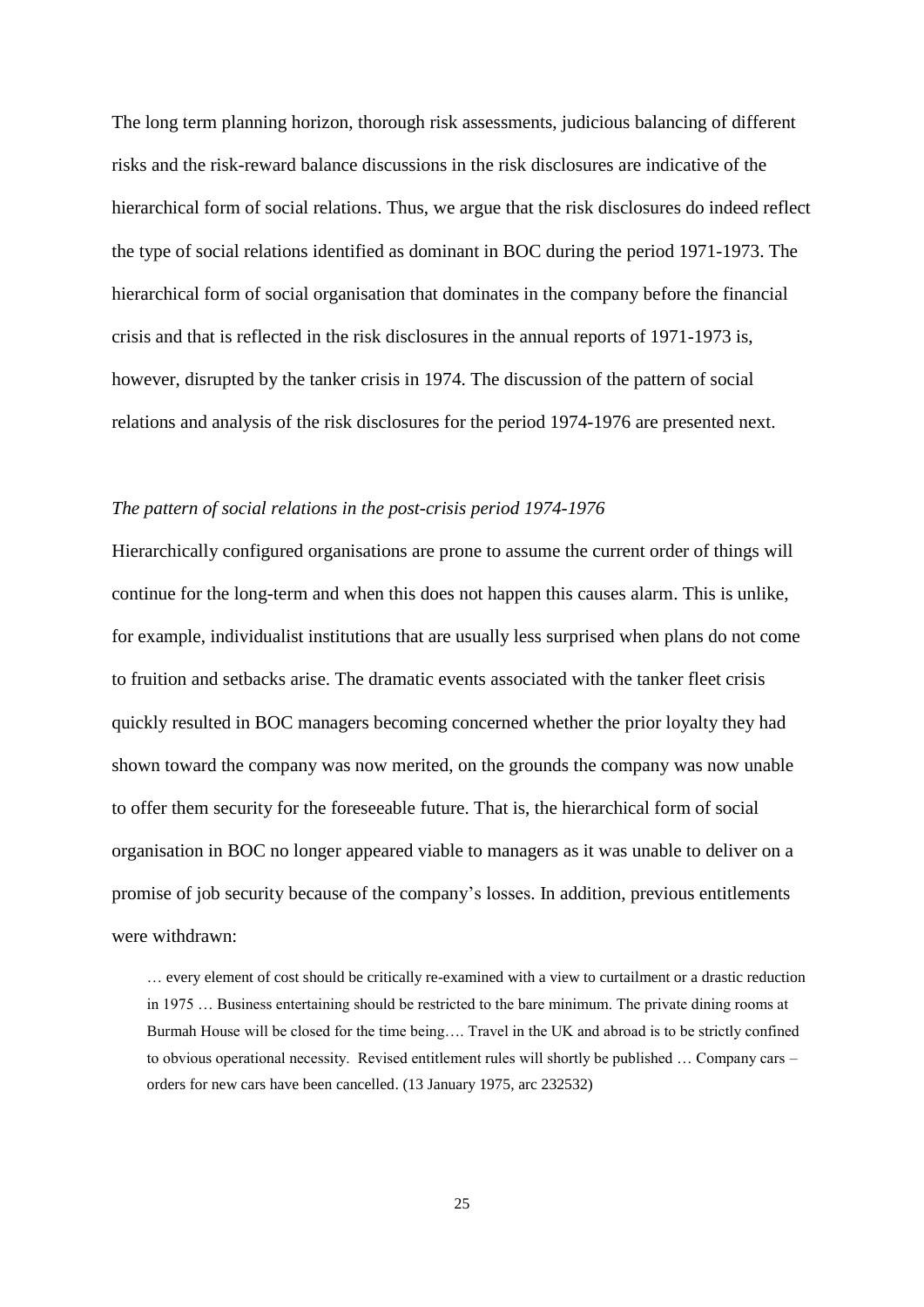For those employed within BOC this lead to social integration, which was previously strong, dissipating due to new personnel entering the company. To deal with the BOT problems a new Chairman and Managing Director join BOC on 23 January 1975. In turn the new Chairman instigated a major reconfiguration of the Board of Directors of BOC and appointed a new chief executive for the tanker company on 10 February 1975. This resulted in a number of existing directors resigning. Thus, the senior management team became very different after the bailout with many 'outsiders' being brought into the company and there was no longer a prevailing view that internal recruitment was applicable. The appointment of external staff to the senior management team weakened community bonds and relationships acquired a distance not previously evident; however, the degree of social regulation remained largely unaffected with, for example, roles retaining clarity. Hence, the isolate form of organisation appears to have become dominant with its low group – high grid configuration. Evidence from the archives indicating the isolate thought style is prevalent is noticeable in respect of attempts at managing being heavily constrained and managing for the short-term dominating. For example, in a draft letter from BOC to the deputy governor of the Bank of England (13 October 1975, arc 139791), the Board have to request approval of their proposed actions from Bank of England and Her Majesty's Government. The letter also highlights the pressure being placed on the company by the shareholders' action group. This letter reveals the many constraints senior managers are operating under and how they are, for the most part, not able to operate pro-actively but are reacting to the views and actions of external stakeholders. A short-term planning horizon is also apparent with the focus of the letter being wholly on the short-term future of the company.

There is also evidence of coping and getting by on the part of management. For example, in a Chairman's brief to senior staff (4 December 1975, arc 138765) he notes that "(t)he fact is that what we have got to do is to try and not lose credibility" and in this brief there is a strong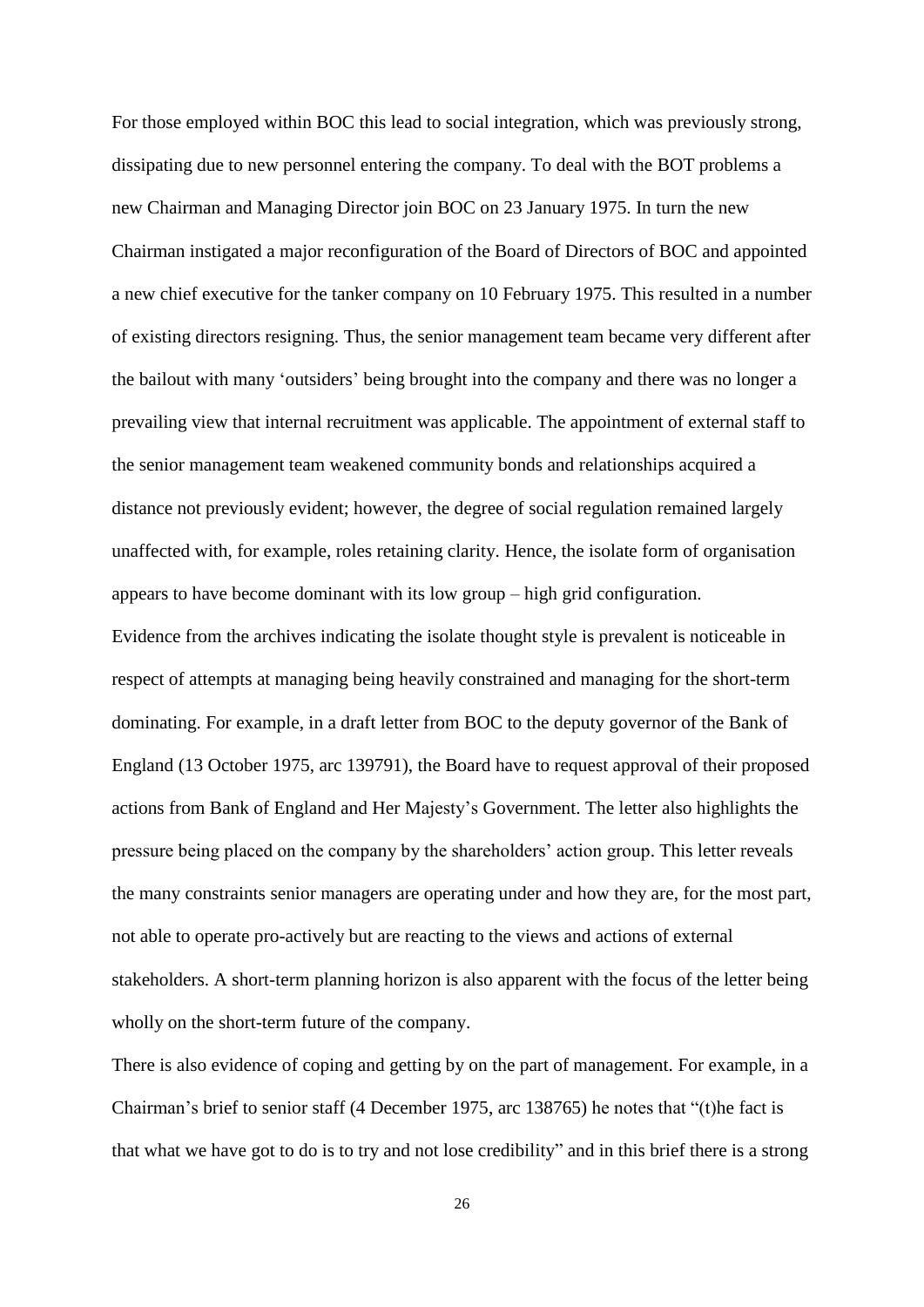indication the company feels it is dealing with factors which are hard to predict and, again, that they have little choice but to respond to situations as they arise:

The situation here is that that is a loan and we have as part of the package negotiation to decide exactly how that loan is going to be dealt with and it is a matter of what the Government will accept and what we are prepared to accept. So that the terms on which the loan is going to be continued and the price of Ninian are to an extent interlocked. And until we can have some feel for the amount we are going to get for Ninian and some concept of what we would like for the loan, quite clearly our financial planning is a little difficult to predict just at the moment but what has happened as a result of this agreement or agreement to negotiate is that now we will have to amend if you like, our plans to an extent. (4 December 1975, arc 138765)

That the company is simply coping with events as they arise is also indicated, for example, in the proceedings of the 73<sup>rd</sup> Annual General Meeting of the company:

Ladies and Gentlemen. Among the many difficulties with which I have had to cope since taking office at the end of January … As I have already indicated, the organisation must to some extent follow events rather than precede them. The final shape of the company will depend upon the outcome of discussions and negotiations now in progress on several fronts. (6 June 1975, arc 131412)

Thus, we can see that the pattern of social relations at BOC changes to isolate form due to the tanker fleet crisis. The year 1974 marks a transition associated with the shock caused by the change of fortunes and the subsequent reorganisation of the company, and the changes in the risk disclosures in the annual reports post-crisis are discussed next.

#### *Risk disclosures in the post-crisis period 1974-1976*

The analysis of the BOC risk disclosures in the period 1974-1976 suggests they are no longer in accord with a hierarchical thought style and instead accord with an isolate thought style. In 1974 there was a loss before extraordinary items of £8m and no final dividend was recommended by the Board of Directors. The audit report explains the accounts as prepared: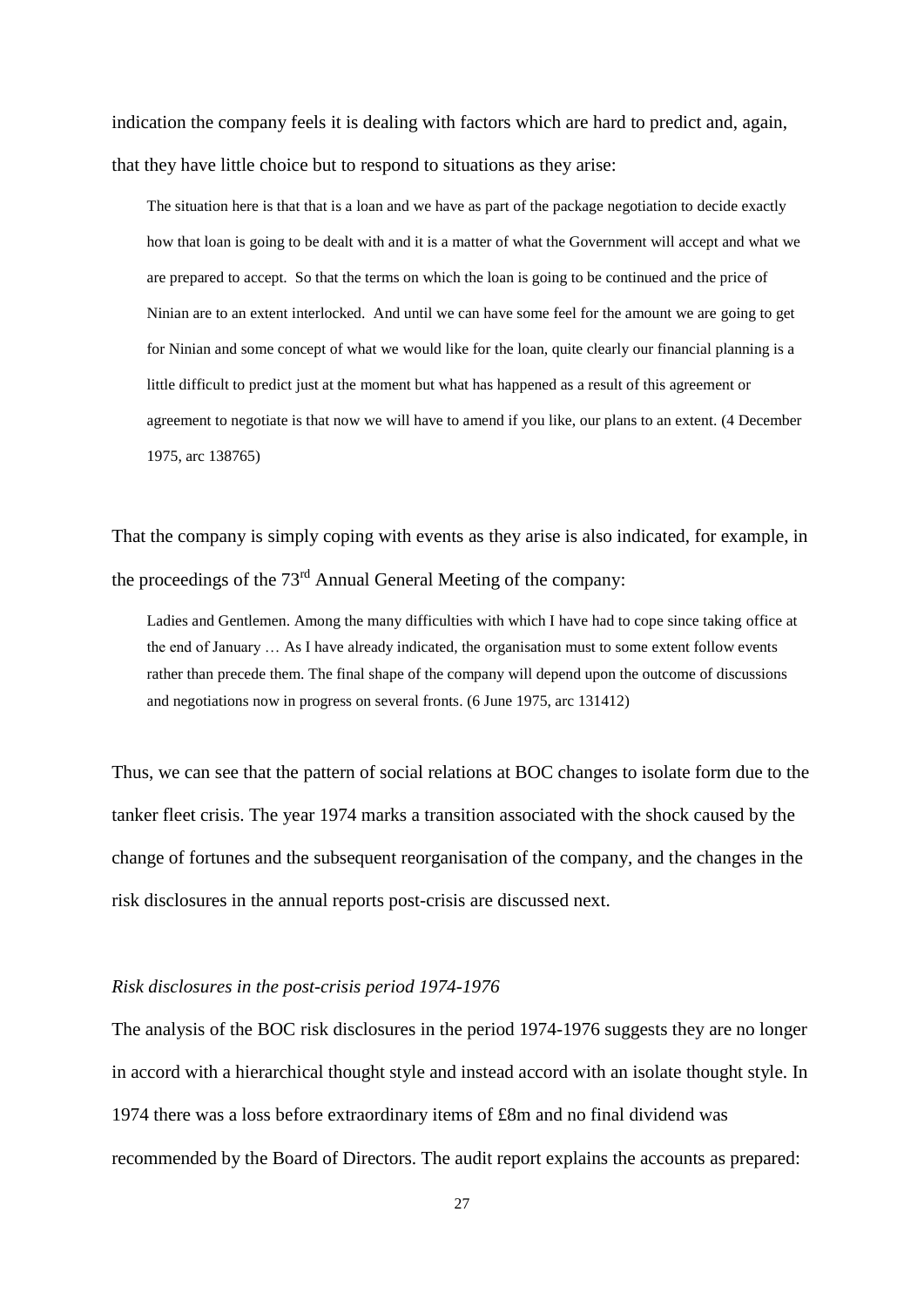... do not reflect any future adverse effects, which could be material if computed on the basis of prevailing freight rates, that may be produced on the group's affairs by certain contracts in existence at 31<sup>st</sup> December 1974, relating to shipping operations ... (Burmah Oil Company Limited Annual Report 1974, p. 26)

The waning of the hierarchical ordering is apparent in the 1974 annual report risk disclosures that show incredulity that the careful risk planning as described in the 1971, 1972 and 1973 annual reports should come to grief through "circumstances that so unexpectedly overtook the company" (Burmah Oil Company Limited Annual Report 1974, p. 9). The 1974 loss is discussed in detail and there is significant disbelief that so many significant events could all come together at the same time and result in such severe consequences. The crux of the issue is the significant reduction in demand for crude oil resulting in excess tanker capacity and a consequent fall in freight rates.

This leads BOT to adopt a loss absorption strategy by laying up some of its tankers and allowing others to run at a loss because of the severely depressed freight rates. The discussion of how BOT has been adversely affected by a dramatic fall in freight rates ranges widely and is concerned with the constraints these events have imposed on BOC. Thus, there are discussions regarding "unilateral actions of the OPEC countries after the war of 1973" and the "many other factors" that have resulted in oil prices rising by a factor of five. For example, these other factors include inflationary effects on working capital requirements, the need for further finance to maintain developments in respect of North Sea oil and construction delays in respect of the Bahamas trans-shipment facility. These multiple events are all considered unprecedented. Graphics in the annual report emphasise this disjuncture between past and present with a chart clearly depicting 'before and after' plummeting monthly freight rates.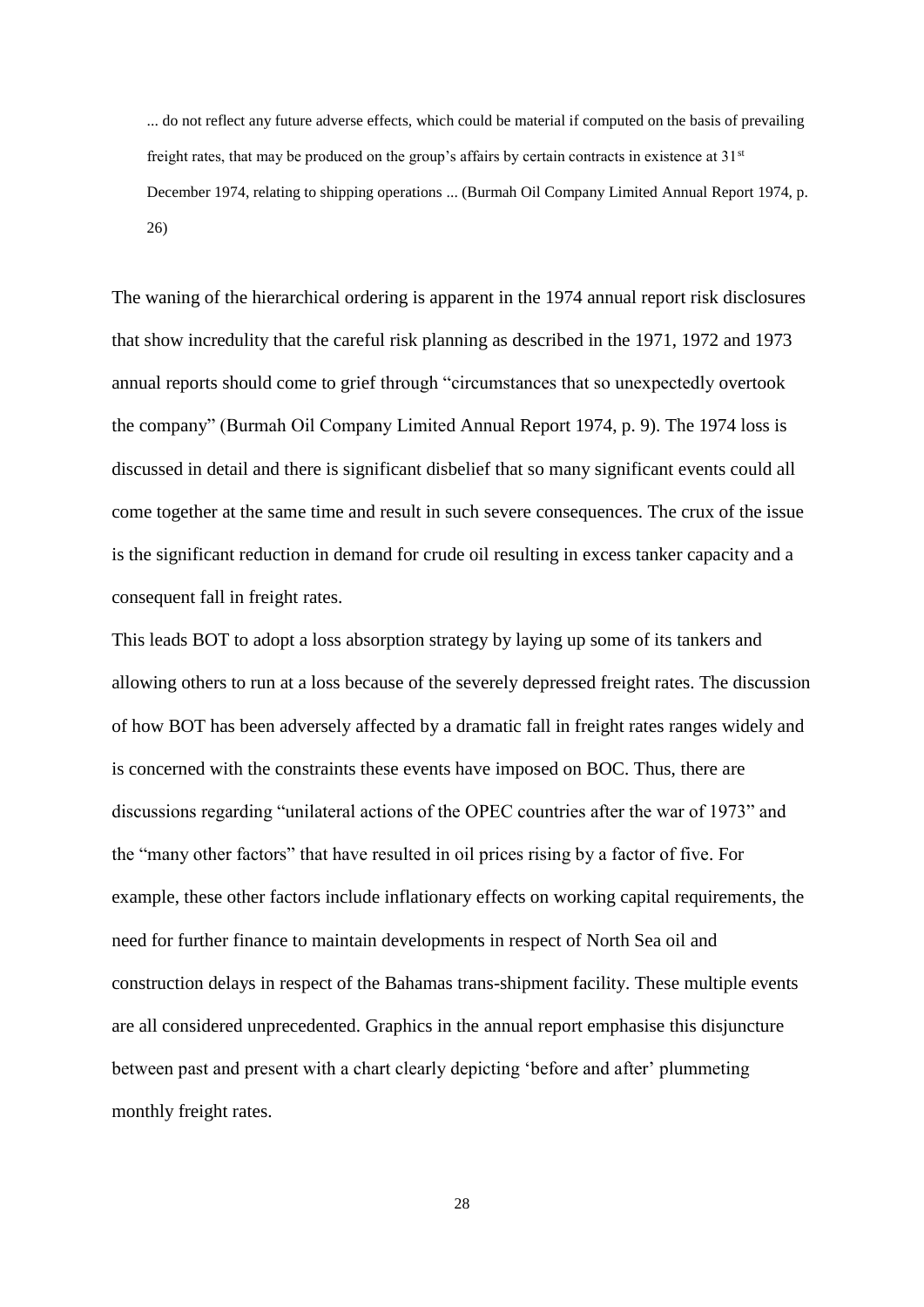In BOC's 1974 annual report risk disclosures the company highlights they are looking to understand what the worst case scenario might be. They wish to estimate the "absolute maximum commitments that could arise in the worst of all possible cases over a long period of time if no corrective action were taken" (Burmah Oil Company Limited Annual Report 1974, p. 8). There is acknowledgement this is going to be very difficult. Note 36 to the accounts states that a:

… material number of vessels on charter ... cannot in present circumstances be profitably employed and it remains impossible to predict the amount of income likely to be received over the period of the commitments (Burmah Oil Company Limited Annual Report 1974, p. 39).

There is an acceptance that the outlook for the tanker market is "bleak" and that a significant proportion of the tankers are simply a burden on the company's resources. The notion that the Bahamas trans-shipment facility would be a great asset is fully revised and this idea is judged "invalidated by events" (Burmah Oil Company Limited Annual Report 1974, p. 8). The company is bearing the costs of constructing five tankers which it is committed to purchasing although has yet to find suitable finance to do this. In effect this is the isolate being resigned to accepting that the worst can, and does, happen in life. It is also an acceptance that all that can be done is to acknowledge the losses and look to subsist by coping as best you can. Hence, it becomes a case of keeping one's head down and getting by if possible.

The tanker fleet risk disclosures in the BOC's 1975 annual report begin in similar vein to the 1974 risk disclosures and, hence, continue to display an isolate thought style. Initially, there is reference to the "bleakness" of the circumstances that the company faced in the prior year and the world is described as being in "disarray":

… stockholders will know only too well of the bleak circumstances ... difficult task of reconstruction ... the year 1975 was one of great difficulty ... in a world in which considerable disarray has arisen. (Burmah Oil Company Limited Annual Report 1975, p.5).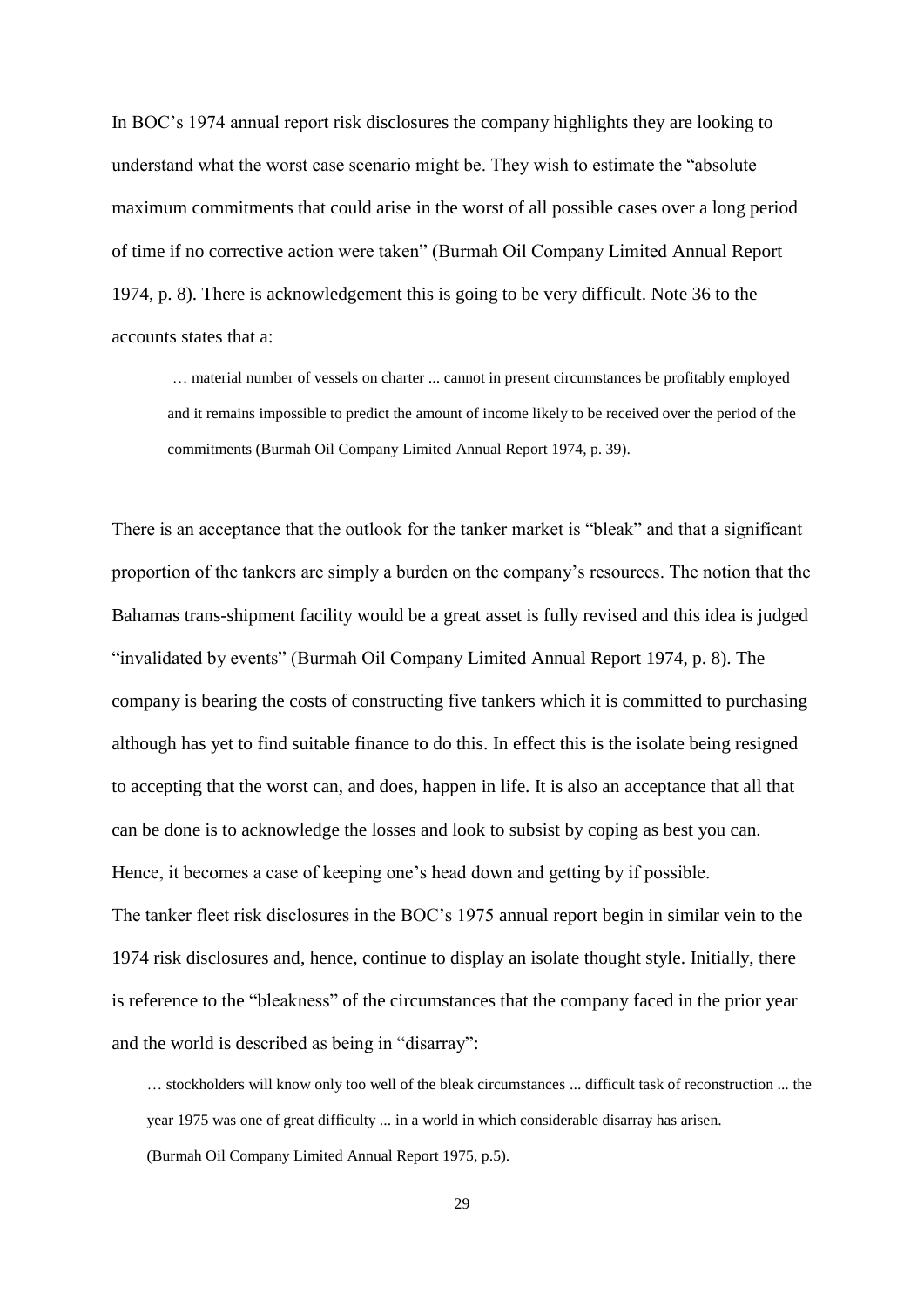Hence, in the annual reports of 1974, 1975 and 1976 there is a sense that the strategy is to absorb losses and survive by coping (6, 2013) as isolates are prone to do. Pre-crisis the company had been suggesting a strategy of risk diversification and now the objective is to "remain an oil-based enterprise … (whilst) … fighting for survival" (Burmah Oil Company Limited Annual Report 1975, p. 9). Assets are disposed of as a means of surviving and transportation contracts are re-negotiated to try to reduce exposure to losses.

#### **Conclusion**

This paper has examined social relations within BOC in the period 1971-1976 to assess whether the risk disclosures in the company's annual reports are consistent with the patterns of social relations identified. The study explored an important British company (BOC) during a period where a major event occurred in 1974. Drawing on archival sources and employing neo-Durkheimian institutional theory, the analyses identify the dominant pattern of social relations in the period 1971-1973 as hierarchical and in the period 1974-1976 as isolate. The archival evidence for a hierarchical form of social organisation is indicated by both high group and high grid dimensions. The high group dimension is perceptible in a preference for rewarding staff who demonstrate a commitment to serving the best interests of the group and in a preference for promoting from within the company rather than through recruiting managers external to the company. The high grid dimension is apparent in the organisational structure with roles being distinct and deference to authority occurs. The change in the dominant form of social organisation arises as a result of the hierarchical form of social organisation not being able to fulfil its promise that demonstrating a commitment to the group will result in a reciprocation whereby the group will provide for the individual. The previous expectation of job security dissipates as the tanker fleet crisis progresses and impacts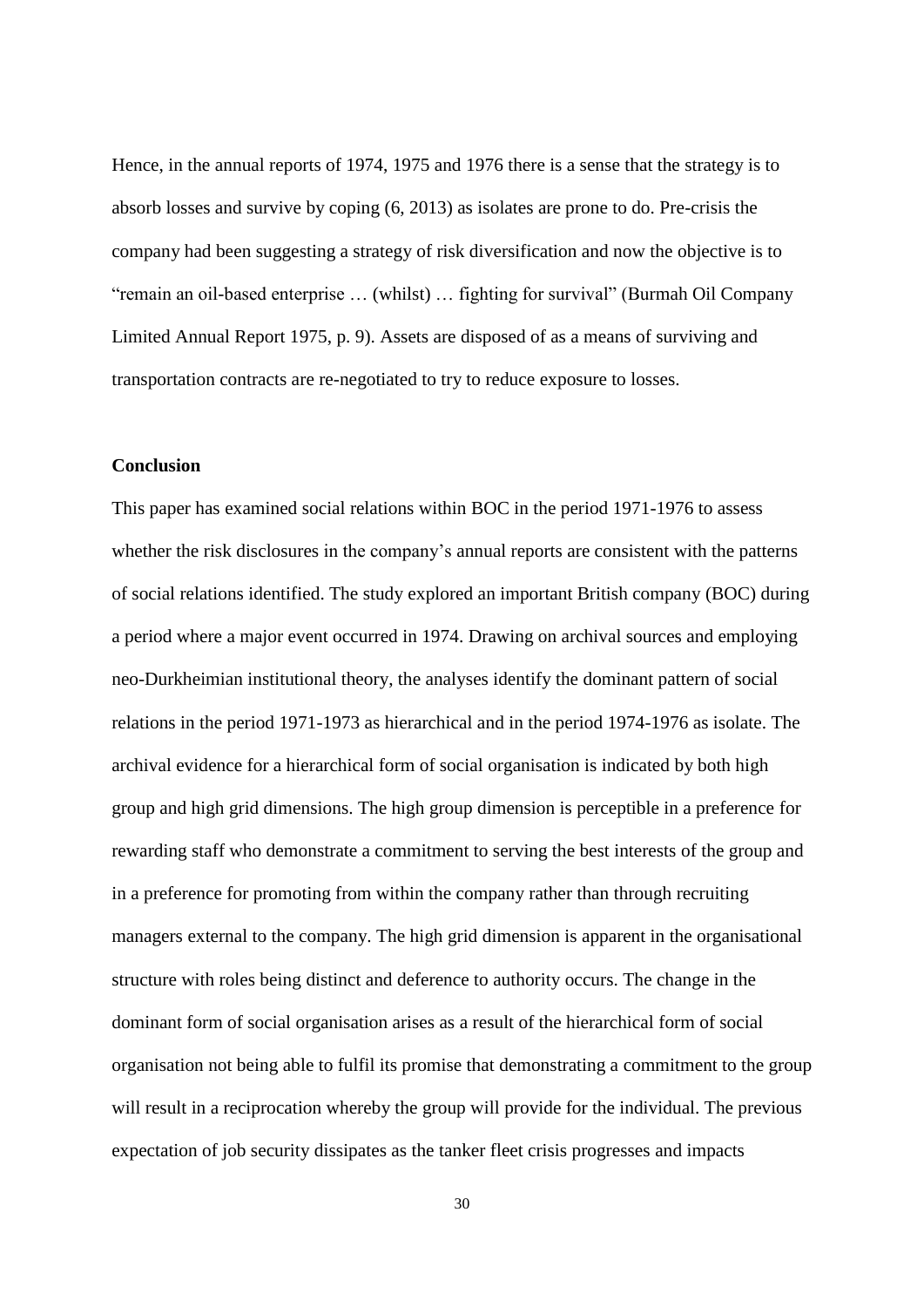negatively on the financial position of the company. External directors are brought in and communal bonds weaken resulting in the group dimension weakening, whilst social regulation remains largely unchanged. Hence, an isolate form of social relations comes to the fore with management efforts greatly constrained and planning directed towards the shortterm.

The study finds the annual report risk disclosures consistent with the dominant pattern of social relations in each respective period, 1971-1973 and 1974-1976. Therefore, the study supports the view that the pattern of social relations does influence both the risk perceptions and risk attitudes of the company contained within the annual report risk disclosures. In the pre-crisis annual reports, the risk disclosures discuss how BOC management are confident in planning for the long-term and enacting a risk management strategy that balances risk and reward. By contrast, in the annual reports after the tanker fleet crisis the risk management strategy is rooted in the short-term and a relatively desperate form of coping occurs with survival the aim. Overall, the results suggest a causal connection between the pattern of social relations and the risk disclosures.

The research has implications for our understandings of risk disclosure. If risk disclosures are a function of a company's form of social organisation this assists us in understanding what is motivating managers to provide particular sets of risk disclosure narratives in the annual report. Namely, risk disclosures reflect the risk perceptions and risk attitudes associated with the dominant pattern of social relations for the company. This leads to a further implication in respect of risk disclosure quality. It is commonly suggested that risk disclosures should provide investors and other stakeholders with information regarding the most important risks a company faces. However, if it is accepted that the pattern of social relations influences risk perceptions this implies a company will be constrained from observing the full range of risks that might potentially impact on its operations. Consequently, there will be an inevitable bias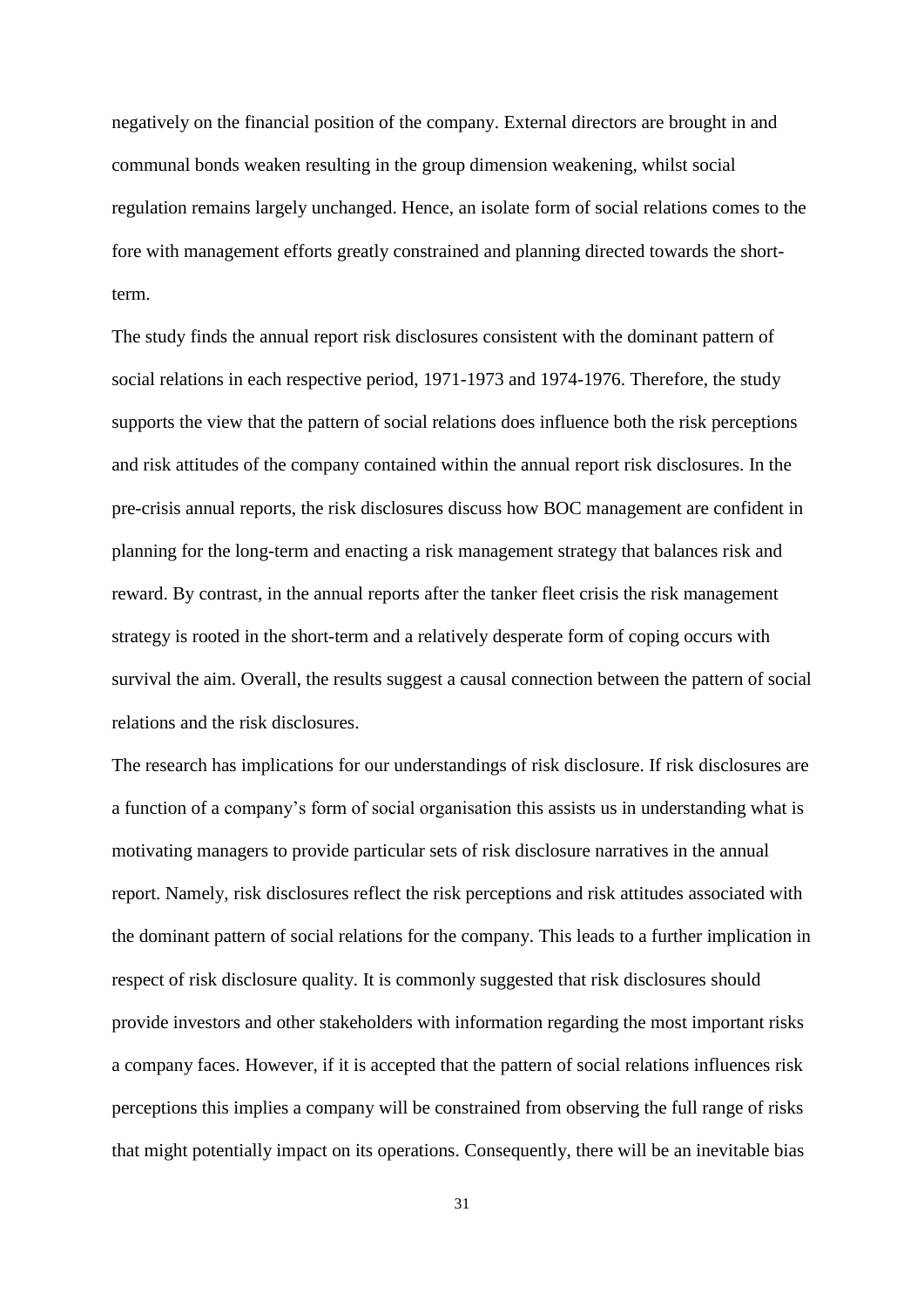in respect of the risks that will be disclosed by a company; the bias being dependent on the form of social organisation. A further aspect is that the study counters the tendency to assume that risk management and risk disclosure are new phenomena. Discussions surrounding risk management and risk disclosure may appear to have intensified since the end of the 1990's; however, companies have always had to contend with risk and the examination of the BOC annual reports indicates that risk information has been provided prior to the 1990s. In this study neo-Durkheimian institutional theory has been used to offer a causally-based explanation for annual report risk disclosures. A limitation of the research is that interpretation of the archival sources and risk disclosures is required for assessing the dominant pattern of social relations. Hence, there is a need for further case-based research that uses this theory to be undertaken to corroborate the results. The theory should apply regardless of company location and, therefore, it may be particularly helpful for further studies to examine non-UK companies. Archival research is not the only means for identifying patterns of social relations and future studies might instead opt for an ethnographic approach to identify the patterns of social relations at the case companies. Another route for future research projects is to consider a comparative study examining a range of case companies where it is likely that the four different forms of solidarity can be observed or where there are examples of hybridity whereby two or more forms of social organisation combine to dominate in a company. These results suggest that it could also be beneficial for accounting academics researching risk disclosure to consider employing alternative risk theories from the fields of sociology and anthropology.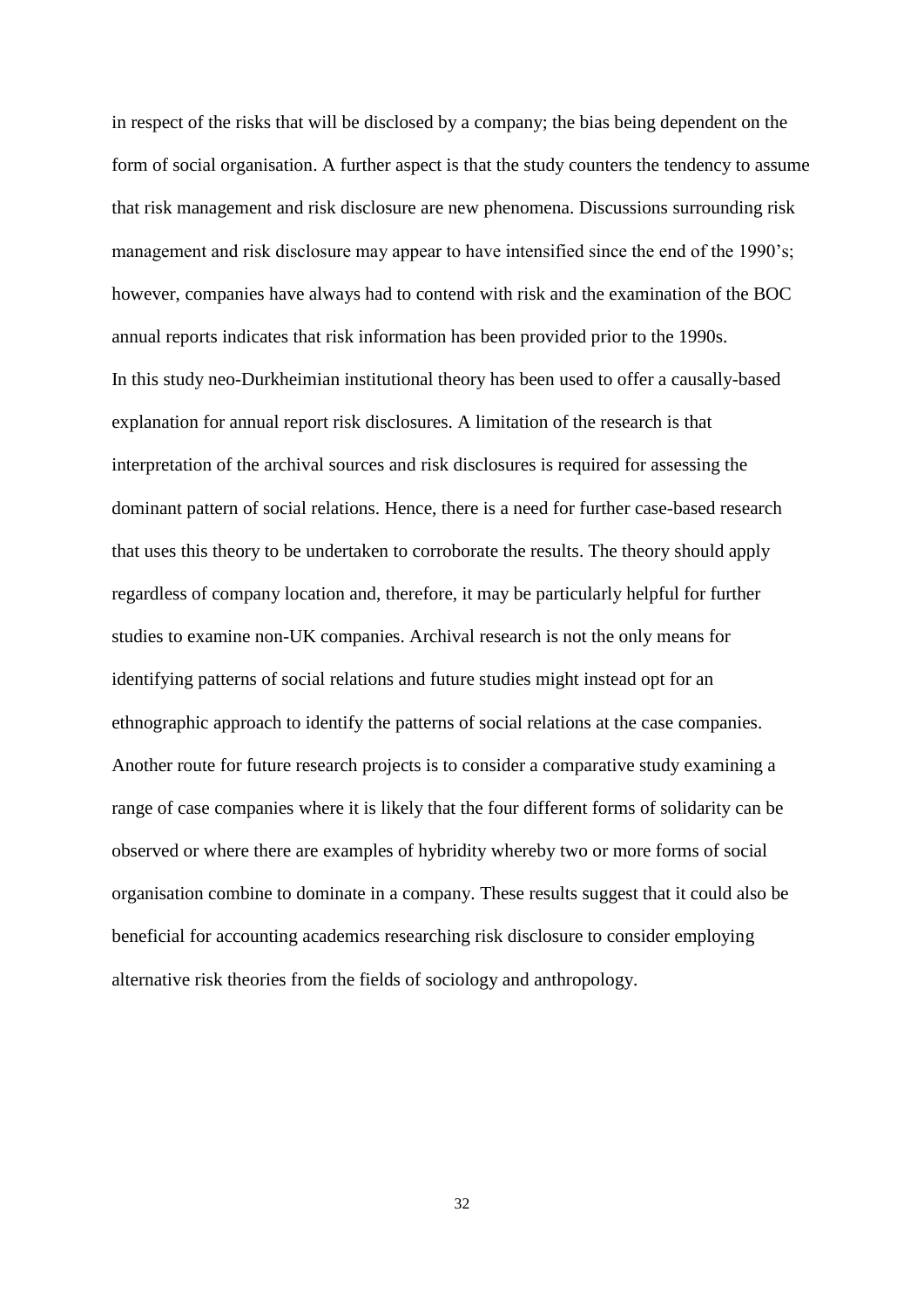#### **References**

6, P. (2011). Explaining political judgement*.* Cambridge: Cambridge University Press.

6, P. 2014a. Explaining decision-making in government: the neo-Durkheimian institutional framework. Public Administration 92(1), 87-103.

6, P. 2014b. Elementary forms and their dynamics: revisiting Mary Douglas. Anthropological Forum 24(3), 287-307.

6, P. 2014c. Explaining unintended and unexpected consequences of policy decisions: comparing three British governments, 1959-1974. Public Administration 92(3), 673-691. Abraham, S., Cox, P. (2007). Analysing the determinants of narrative risk information in UK FTSE 100 financial reports. British Accounting Review 39(3)*,* 227-248.

Abraham, S., Shrives, P. (2014). Improving the relevance of risk disclosure in corporate annual reports. British Accounting Review 46(1)*,* 91-107.

Al-Hadi, A., Hasan, M., Habib, A. (2016). Risk committee, firm life cycle and market risk disclosures. Corporate Governance: An International Review 24(2), 145-170.

Allini, A., Manes Rossi, F., Hussainey, K. (2016). The board's role in risk disclosure: an exploratory study of Italian listed state-owned enterprises. Public Money & Management 36(2), 113-120.

Allini, A., Manes Rossi, F., Macchioni, R. (2014). Do corporate governance characteristics affect non-financial risk disclosure in government owned companies? The Italian experience. Financial Reporting 1, 5-31.

Barakat, A., Hussainey, K. (2013). Bank governance, regulation, supervision, and risk reporting: evidence from operational risk disclosures in European banks. International Review of Financial Analysis 30, 254-273.

Beretta, S., Bozzolan, S (2004). A framework for the analysis of firm risk communication. The International Journal of Accounting 39(3)*,* 265-288.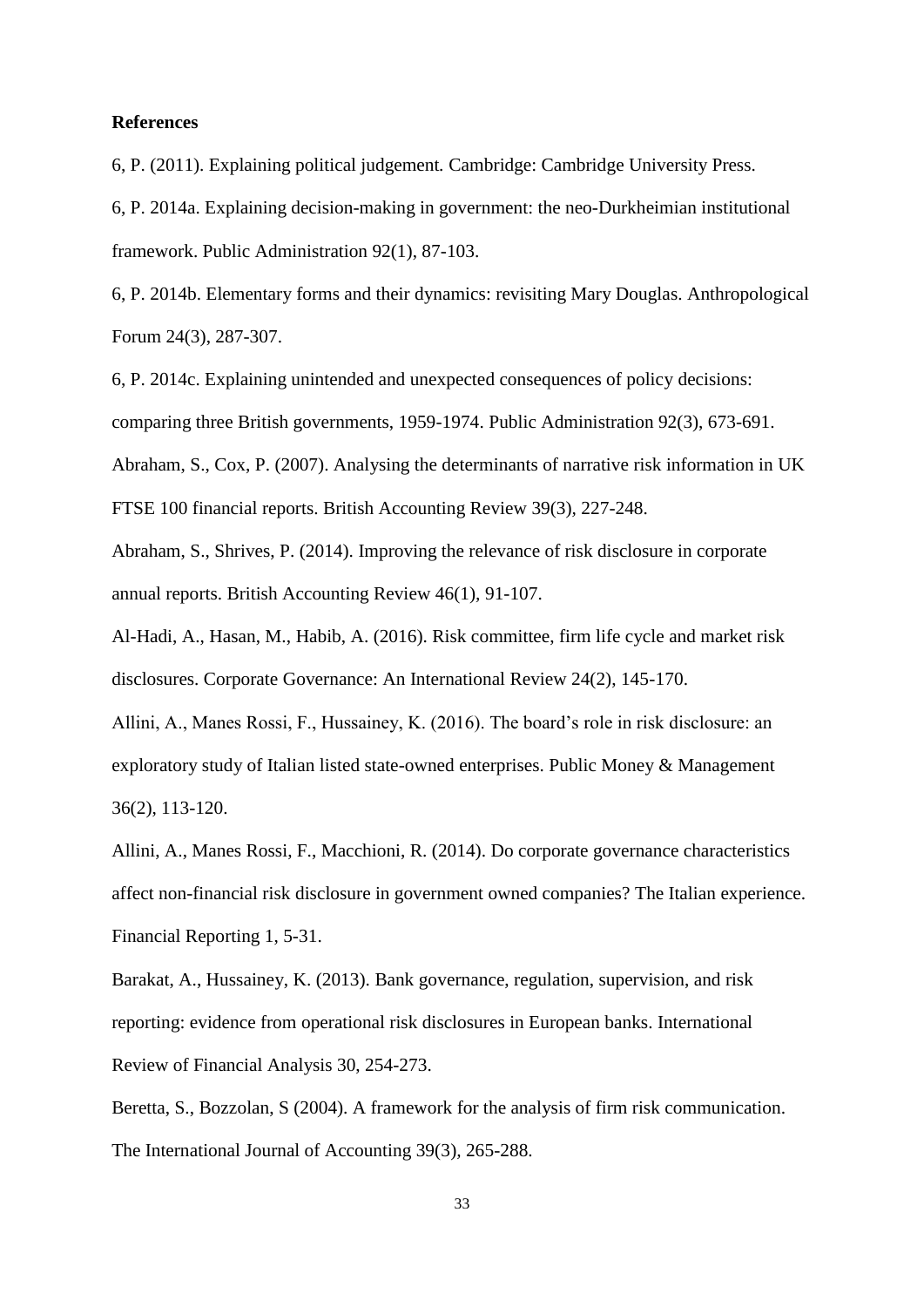Bowman, E.H. (1984). Content analysis of annual reports for corporate strategy and risk. Interfaces 14(1), 61-71.

Campbell, J.L., Chen, H., Dhaliwal, D.S., Lu, H., Steele, L.B. (2014). The information content of mandatory risk factor disclosures in corporate filings. Review of Accounting Studies 19(1), 396-455.

Corley, T. A. B. (1988). A history of the Burmah oil company - volume II: 1924-1966. London: Heinemann.

Dobler, M. (2008). Incentives for risk reporting – A discretionary disclosure and cheap talk approach. The International Journal of Accounting 43(2), 184-206.

Dobler, M., Lajili, K., Zeghal, D. (2011). Attributes of corporate risk disclosure: an international investigation in the manufacturing sector. Journal of International Accounting Research 10(2), 1-22.

Douglas, M. (1970). Natural symbols. London: Barrie & Rockliff.

Douglas, M. (1978). Cultural bias. Royal Anthropological Institute, Occasional Paper 35.

Douglas, M. (1986). Risk acceptability according to the social sciences. London: Routledge & Kegan Paul.

Douglas, M. (1987). How institutions think*.* London: Routledge & Kegan Paul.

Douglas, M. (1989). The background of the grid dimension. Sociological Analysis 50(2),

171-176.

Douglas, M. (1990). Risk as a forensic resource. Daedalus 119(4), 1-16.

Douglas, M. (1994). Risk and blame: essays in cultural theory. London: Routledge.

Douglas, M. (1995). Converging on autonomy: anthropology and institutional economics. In

O. E. Williamson (Ed.), Organization theory: from Chester Barnard to the present and beyond

(pp. 98-115). Oxford: Oxford University Press.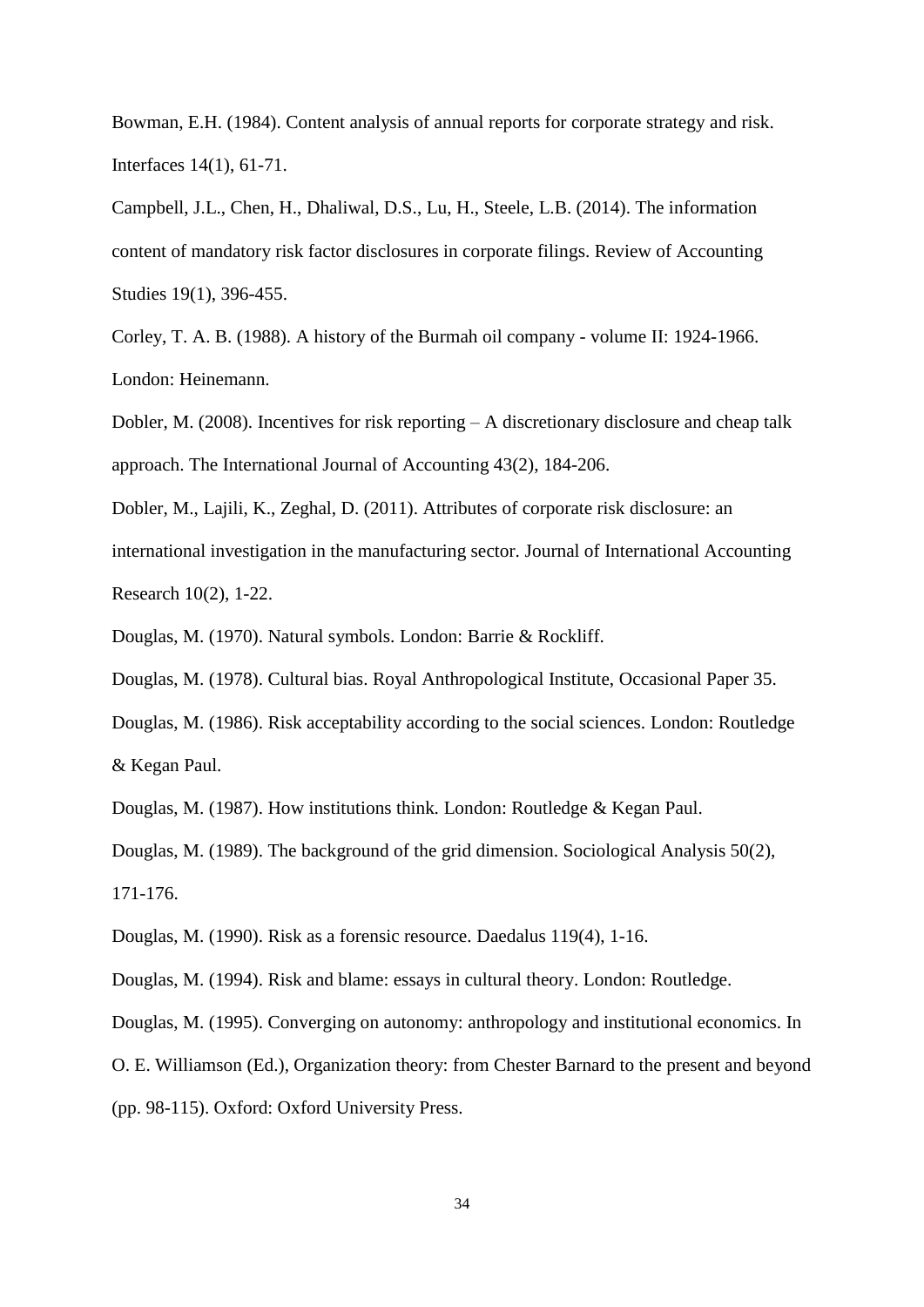Douglas, M. (1999). Four cultures: the evolution of a parsimonious model. Geojournal 47(3), 411-415.

Douglas, M. (2003). Being fair to hierarchists. University of Pennsylvania Law Review 151(4), 1349-1370.

Douglas, M. (2004). Traditional culture: let's hear no more about it? In V. Rao, M. Walton

(Eds.). Culture and public action (pp. 85-109). Stanford: Stanford University Press.

Douglas, M. (2008). Institutions: problems of theory. In P. 6, Mars, G. (Eds.). The

institutional dynamics of culture (pp. 9-22). Farnham: Ashgate Publishing.

Douglas, M., Wildavsky, A. (1982). Risk and culture: an essay on the selection of technical and environmental dangers. London: University of California Press.

Deumes, R. (2008). Corporate risk reporting: A content analysis of narrative risk disclosures in prospectuses. Journal of Business Communication 45, 120-157.

Deumes, R., Knechel, W.R. (2008). Economic incentives for voluntary reporting on internal risk management and control systems. Auditing: A Journal of Practice and Theory 27(1), 35- 66.

Elshandidy, T., Fraser, I., Hussainey, K. (2013). Aggregated, voluntary, and mandatory risk disclosure incentives: evidence from UK FTSE all-share companies. International Review of Financial Analysis 30, 320-333.

Elshandidy, T., Fraser, I., Hussainey, K. (2015). What drives mandatory and voluntary risk reporting variations across Germany, UK, and US? The British Accounting Review 47(4), 376-394.

Elshandidy, T., Neri, L. (2015). Corporate Governance, Risk Disclosure Practices, and Market Liquidity: Comparative Evidence from the UK and Italy. Corporate Governance: An International Review 23(4), 331-356.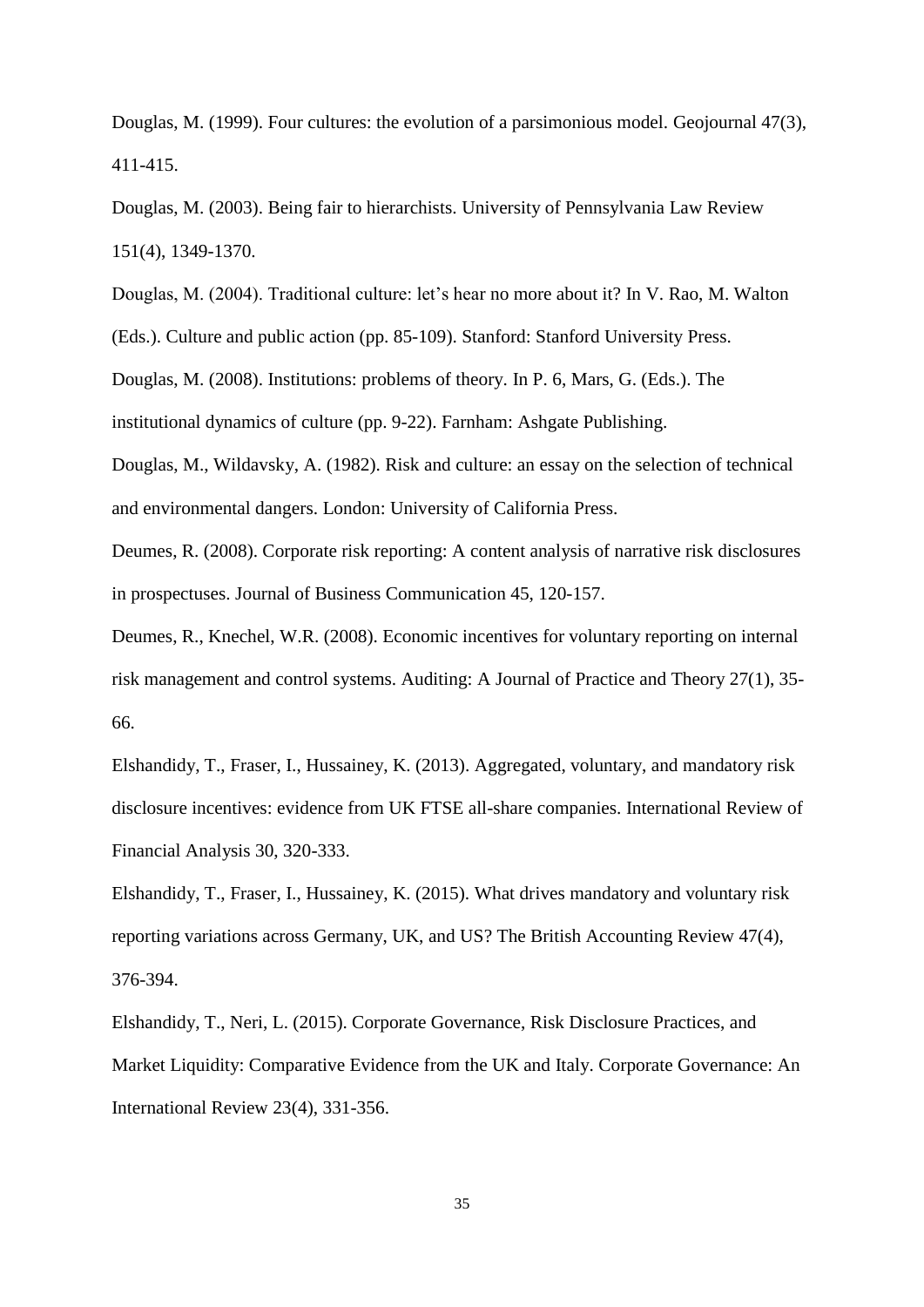Elzaher, H., Hussainey, K. (2012). Determinants of narrative risk disclosures in UK interim reports. Journal of Risk Finance 13(2), 133-147.

Financial Reporting Council (2014a). Guidance on risk management and internal control, and related business and financial reporting. London: FRC.

Financial Reporting Council (2014b). The UK Corporate Governance Code. London: FRC.

Jorgensen, B.N., Kirschenheiter, M.T. (2003). Discretionary risk disclosures. The Accounting Review 78(2), 449-469.

Khlif, H., Hussainey, K. (2016). The association between risk disclosure and firm characteristics: a meta-analysis. Journal of Risk Research 19(2), 181-211.

Kravet, T., Muslu, V. (2013). Textual risk disclosures and investors' risk perceptions. Review of Accounting Studies 18(4), 1088-1122.

Lajili, K., Dobler, M., Zeghal, D. (2012). An empirical investigation of operational risk disclosures. The International Journal of Management and Business 3(2), 53-65.

Lajili, K., Zeghal, D. (2005). A content analysis of risk management disclosures in Canadian financial reports. Canadian Journal of Administrative Sciences 22(2), 125-142.

Linsley, P. M., Shrives, P. J. (2006). Risk reporting: a study of risk disclosures in the

financial reports of UK companies. British Accounting Review 38(4)*,* 387-404.

Linsley, P. M., Shrives, P. J., Crumpton, M. (2006). Risk disclosure: an exploratory study of

UK and Canadian banks. Journal of Banking Regulation 7(3/4)*,* 268-282.

Maffei, M., Aria, M., Fiondella, C., Spanò, R., Zagaria, C. (2014). (Un)useful risk disclosure: explanations from the Italian banks. Managerial Auditing Journal 29(7) 621 – 648.

Miihkinen, A. (2012). What drives quality of firm risk disclosure? The impact of a national

disclosure standard and reporting incentives under IFRS. The International Journal of

Accounting 47(4), 437-468.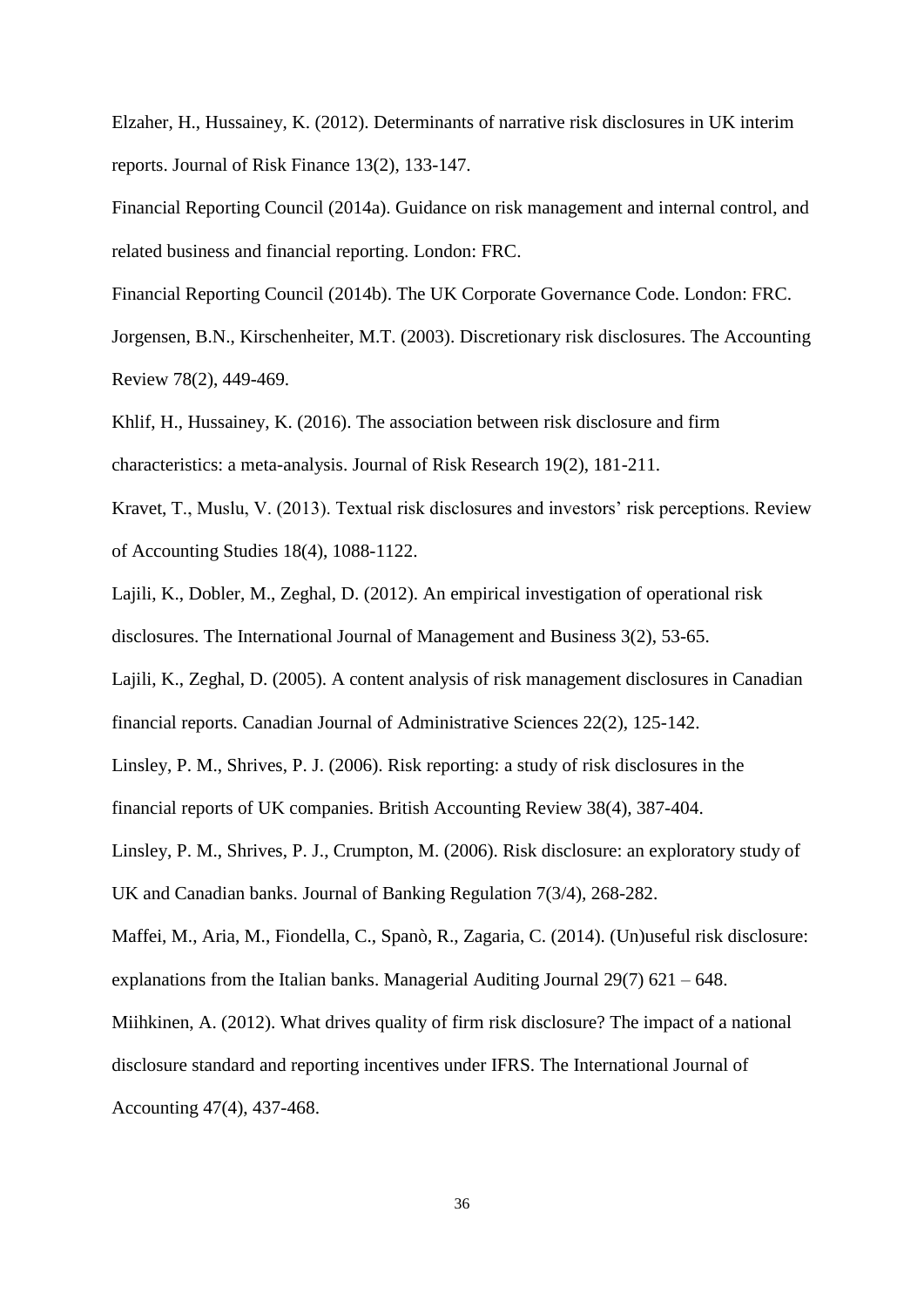Miihkinen, A. (2013). The usefulness of firm risk disclosures under different firm riskiness, investor-interest, and market conditions. Advances in Accounting 29, 312-331.

Mokhtar, E. S., Mellett, H. (2013). Competition, corporate governance, ownership structure and risk reporting. Managerial Auditing Journal 28(9), 838-865.

Ntim, C. G., Lindop, S., Thomas, D. A. (2013). Corporate governance and risk reporting in South Africa: a study of corporate risk disclosures in the pre- and post-2007/8 global financial crisis periods. International Review of Financial Analysis 30, 363-383.

Oliveira, J., Rodrigues, L.L., Craig, R. (2011). Risk-related disclosures by non-finance companies: Portuguese practices and disclosure characteristics. Managerial Auditing Journal 26(9), 817-839.

Thompson, M., Ellis, R. J. (1997). Introduction. In Ellis, R. J., M. Thompson (Eds.), Culture matters – essays in honor of Aaron Wildavsky (pp. 1-18). Boulder, Colorado: Westview Press.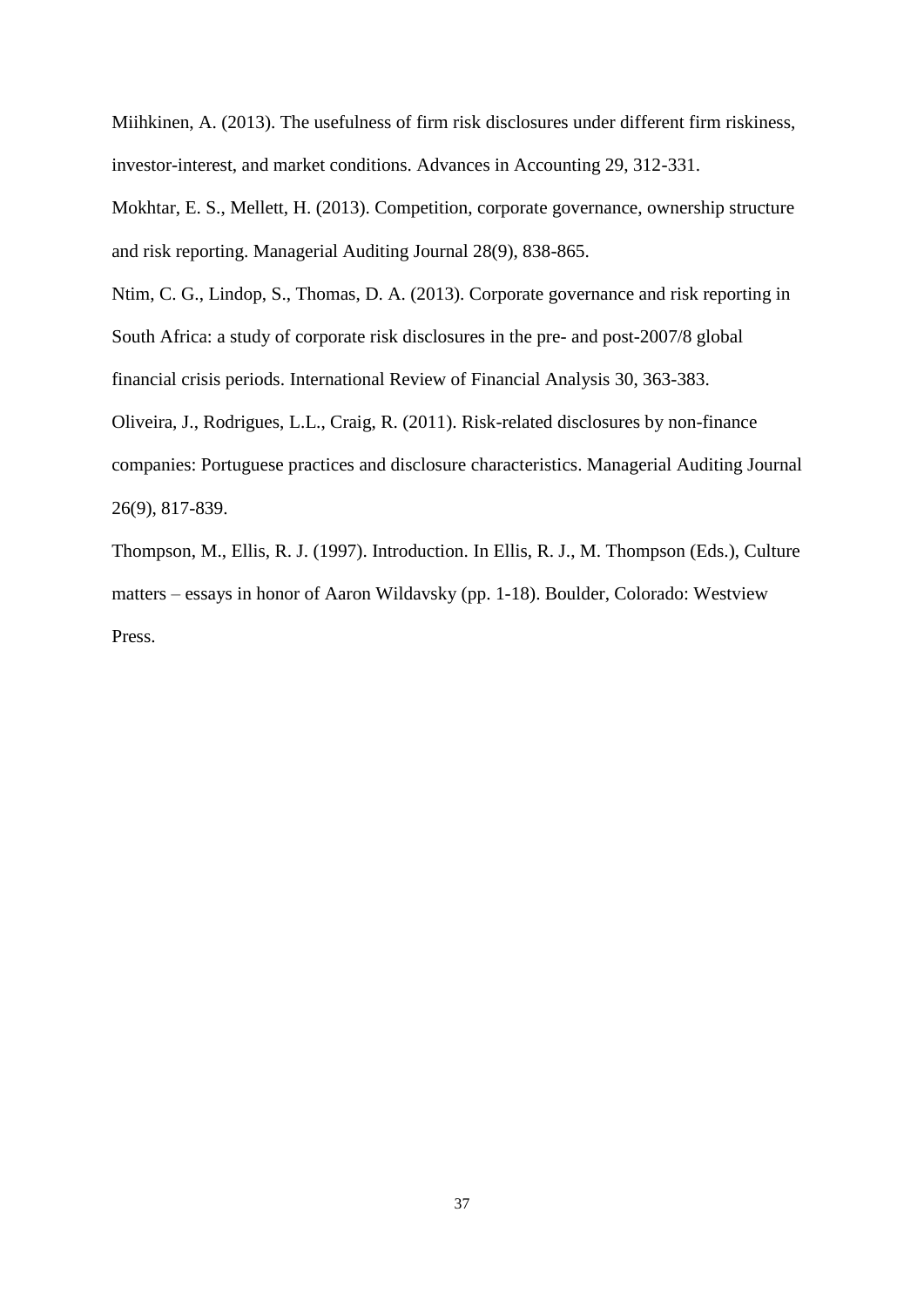# **Figure 1: Grid-group framework**